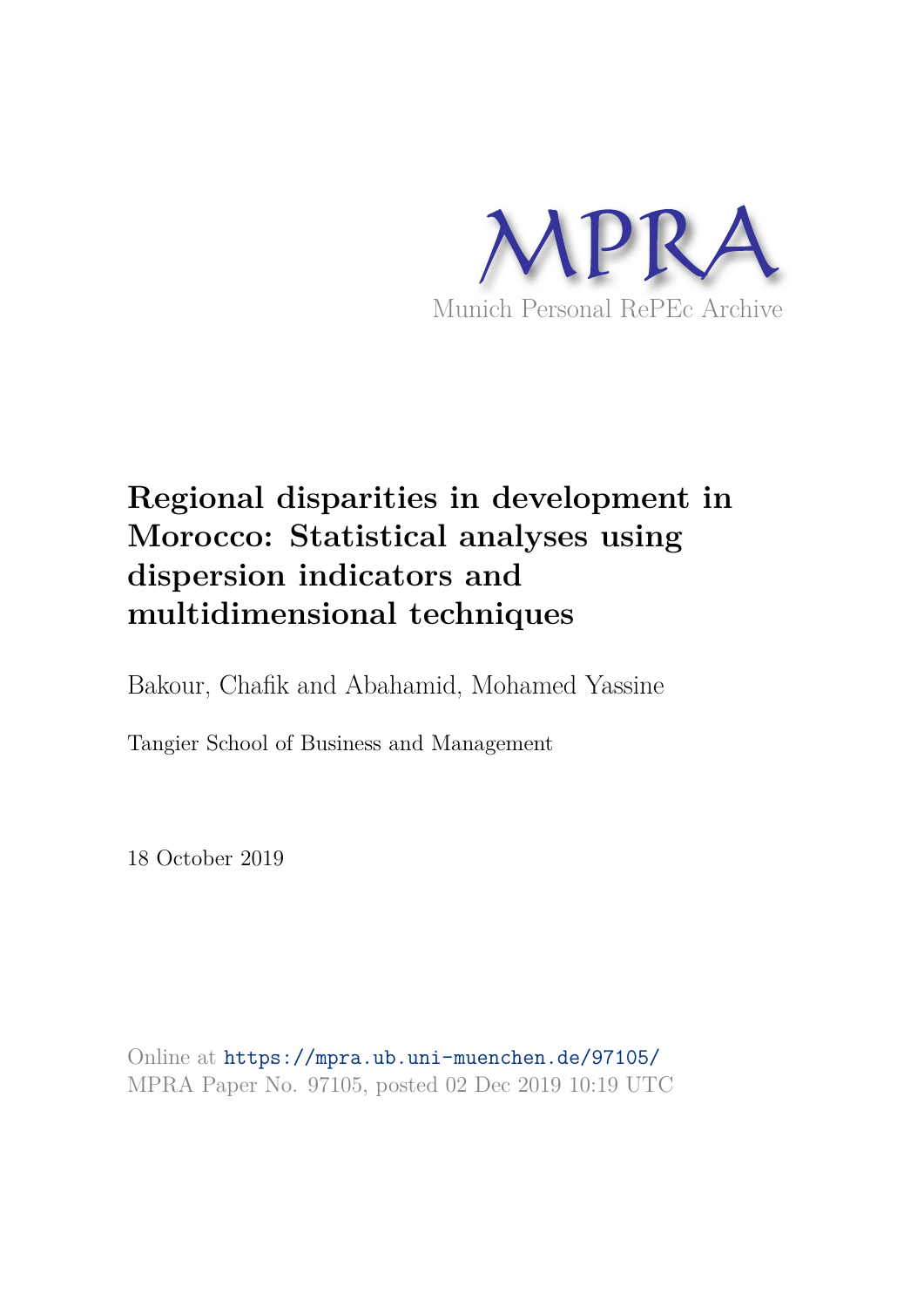# **Regional disparities in development in Morocco: Statistical analyses using dispersion indicators and multidimensional techniques**

**Prepared by**  Chafik Bakour $1$ Mohamed Yassine Abahamid<sup>2</sup>

## **Abstract :**

Regional disparities constitute a real socio-economic problem, reflecting an inequitable distribution of resources and opportunities on the population of the same country, with disastrous economic, social and political consequences. The objective of this article is to extend the discussion on regional disparities, by focusing on the socio-economic dimensions, we have opted for unidimensional statistical approaches by highlighting the distribution and dispersion of a set of socio-economic indicators covering education and employment, health, housing conditions and poverty and living standards; and multidimensional techniques that allowed us to design a synthetic regional development indicator, classify the regions according to the level of development, highlight the gaps and finally draw a development map in Morocco. The analysis of regional disparities through the distribution of the values of the elementary indicators, then the composite social development index, and the regional development mapping shows that, despite the progress made, the regions have not benefited in the same proportions, and the size of the gaps recorded between the best performing regions and the worst performing regions confirms the structural nature of these disparities.

# **Keyword: spatial disparities, inequalities, regional development, dispersion indicator, multidimensional analysis, education, health, employment, development index**

## **I- Introduction :**

Regional disparities are a real socio-economic problem, reflecting an inequitable distribution of resources and opportunities on the population of the same country, with disastrous economic, social and political consequences, because, in addition to their direct impact on the population of the most disadvantaged regions, which find themselves in a vicious circle of difficult living conditions characterised by the multiplication and reproduction of deprivation, lack of access to resources and exclusion from access to basic rights, spatial disparities consolidate feelings

management"; researcher at the Observatory of Living Conditions at the High Commission for Planning, Rabat. GSM: 0662608254 Email: [mr.yassinefx@gmail.com](mailto:mr.yassinefx@gmail.com)

<sup>&</sup>lt;sup>1</sup> Research professor at the Tangier School of Business and Management, founding member of the research team: economics and risk management. email: chafikbakour@gmail.com

<sup>&</sup>lt;sup>2</sup> Economist, doctoral student in economics at the ENCG of Tangier, research team: "Economics and risk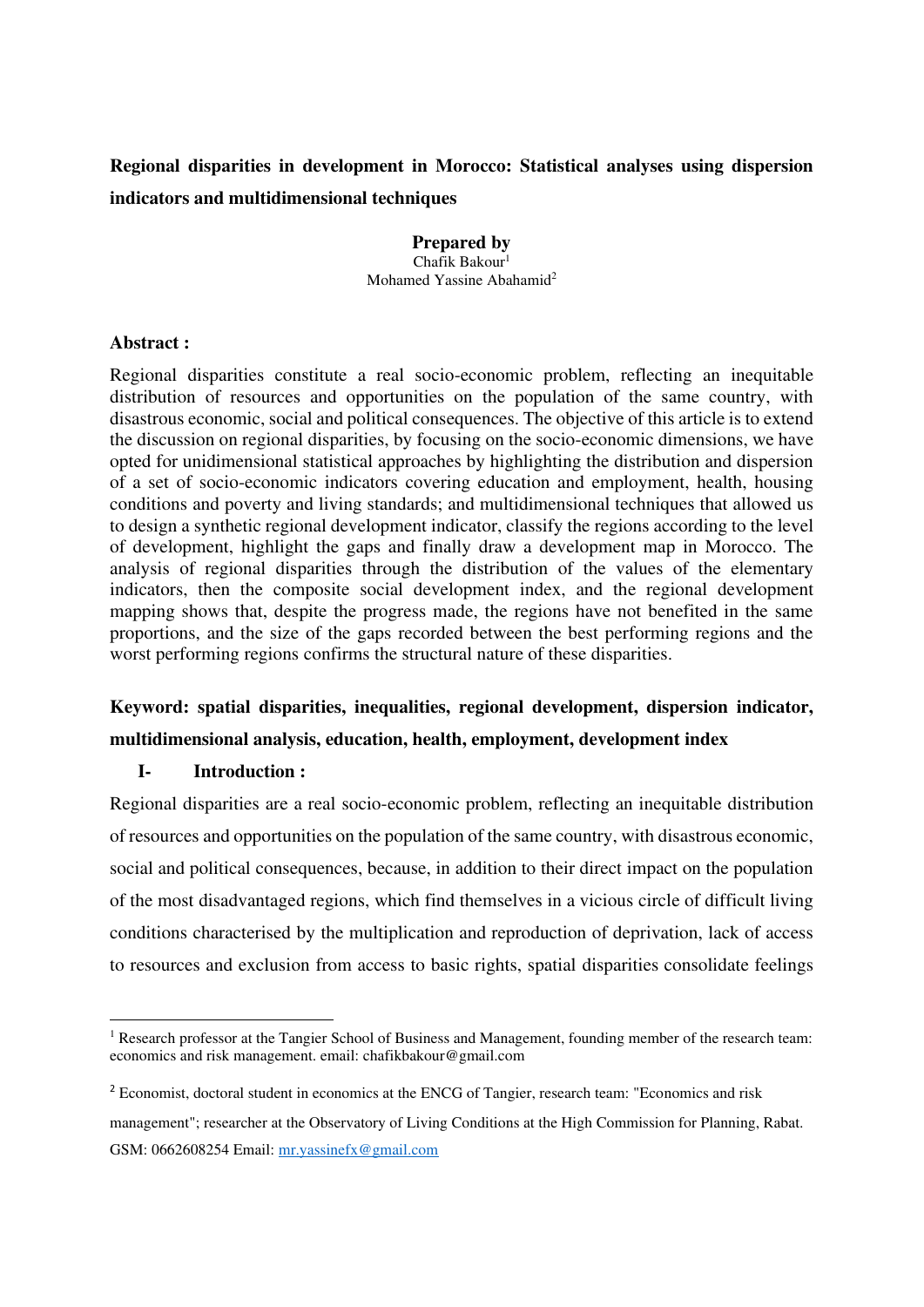of frustration and injustice, which calls into question the social contract and threatens social cohesion. Thus, from a pragmatic point of view, it is indisputable that aggregate development at the national level is very important, and constitutes the main source of development for all socio-demographic categories, but the equitable distribution of the fruits of this development is a major condition for a sustainable socioeconomic model.

In this sense, while Morocco has been able to make relatively considerable progress in human development, by systematically reducing poverty and vulnerability rates in all its forms, and by improving the population's access to basic social infrastructure, and by supporting economic activity either through sectoral plans, or through targeted programmes to support incomegenerating activities, the development gaps between the regions remain very wide, which has resulted in recent years in popular movements that mainly challenge territorial disparities in development and demand that their territories be equipped with basic infrastructure and the socio-professional integration of their young people. In this context, it should be recalled that advanced regionalization constitutes one of the major pillars of the new Moroccan development model, in the sense that the country's public authorities have as an ambitious project to give maximum autonomy to the regions to manage their resources, boost their economies at the local level and be responsible for the human development of their populations, through participatory democracy mechanisms that allow the population of each region to take the initiative and actively participate in the development strategies of their territories. All this leads us to put the issue of regional disparities at the heart of the recent debate on the obstacles to reforming the development model.

The objective of this article is to extend the discussion on regional disparities by focusing on socio-economic dimensions, for this reason we have opted for unidimensional statistical approaches by highlighting the distribution and dispersion of a set of socio-economic indicators covering 4 dimensions: education, health, employment, housing conditions and poverty and living standards; and multidimensional techniques that allowed us to design a synthetic regional development indicator, classify the regions according to the level of development, highlight the gaps and finally draw a development map in Morocco. The data used are extracted from the High Commission's surveys and census covering the period 1999-2017, which made it possible to carry out a dynamic analysis of regional development disparities. To this end, we proceeded as follows: in a first section we reviewed a brief literature review on the questioning of territorial disparities and their measurement in different countries and in Morocco, then in a second section we developed our own analysis of regional disparities in Morocco, first through a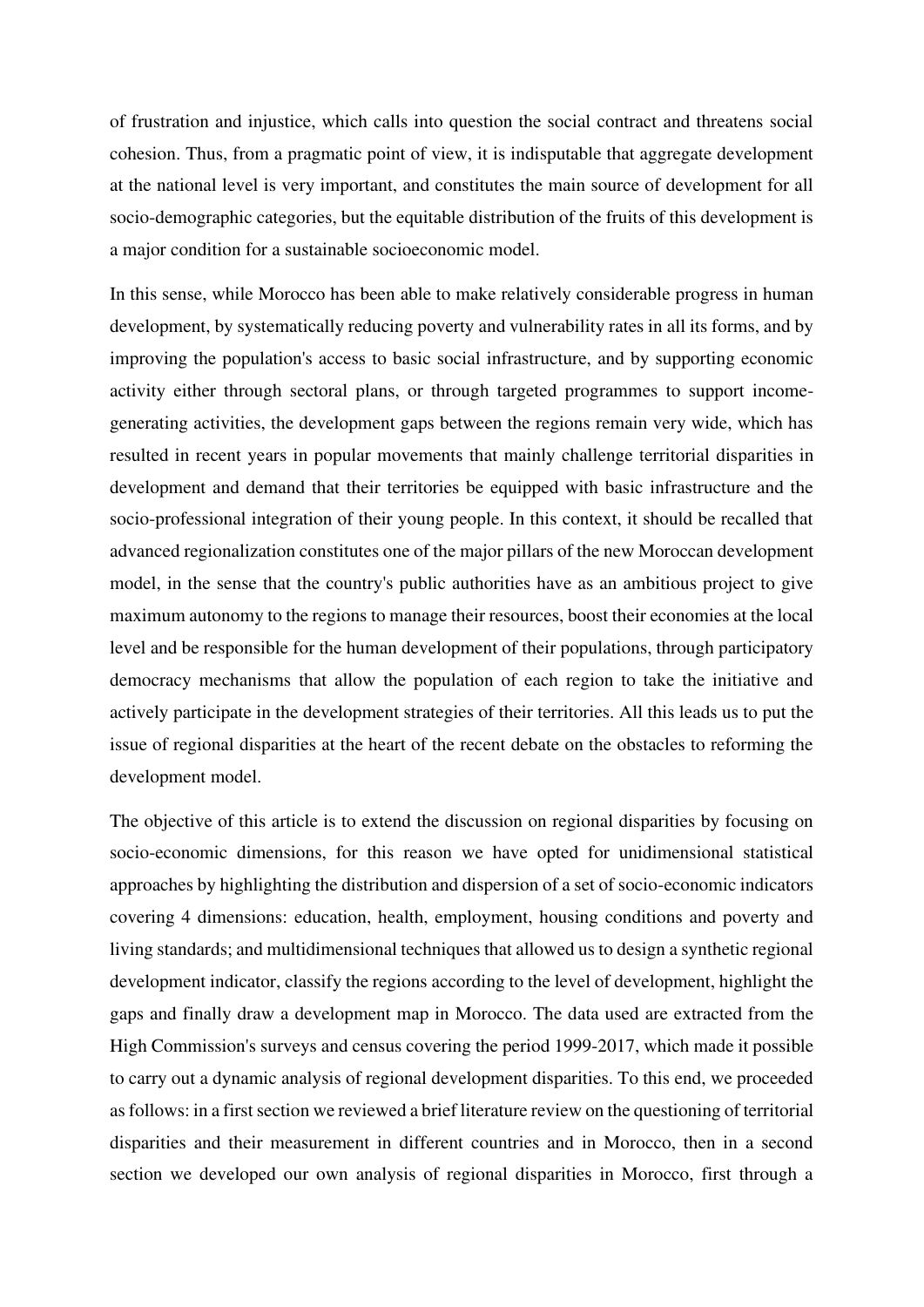unidimensional analysis of the distribution and dispersion of socio-economic indicators, and second through the use of factor analysis techniques to construct a composite regional development index.

#### **II- Literature review:**

## **2-1- Overview of recent studies of regional disparities :**

In the economic literature, regional inequalities have been discussed by several currents and disciplines, their existence is indisputable, however their sources and the role of public authorities in their reduction is not unanimously agreed. In fact, the neoclassics represented mainly by Solow in his famous theory of regional convergence consider regional disparities as a normal phenomenon in the market process and that they are automatically reduced in the long term by the proper functioning of the market. On the other hand, Myrdal, like interventionist economists, speaks of the notion of divergence, and highlights a process of causality that leads to a reproduction of regional inequalities, which means that in the long term spatial gaps tend to widen. However, it should be noted that these two theories remain limited to the field of economic inequalities. However, over the last three decades, the paradigms of human development, social equity and equal opportunities have aroused more interest among economists and public decision-makers than the simple notions of economic growth, GDP per capita and income equality, and it is in this sense that the recent literature on spatial disparities has seen an increase in the number of studies that focus on the social dimensions of regional inequality.

Patel 1991 was one of the first researchers to draw attention to the links between regional economic inequalities and the well-being and socio-economic conditions of the population. Since then, we have witnessed more and more detailed work trying to quantify these inequalities and highlight their determinants and interactions with other socio-economic phenomena.

In this context, Ahuluwalia (2000) highlighted the importance of regional disparities in economic performance in India, and suggested that these disparities are the result of inequalities in socio-economic development factors; starting from the Gini coefficient, he compared the pre- and post-reform periods and analysed the performance of the different regions in terms of per capita income, literacy, infrastructure, poverty and private investment. The study found that regional income disparities increased further in the post-reform period, with the coefficient of variation in income growth rates increasing from 15% in the 1980s to 27% in the 1990s. He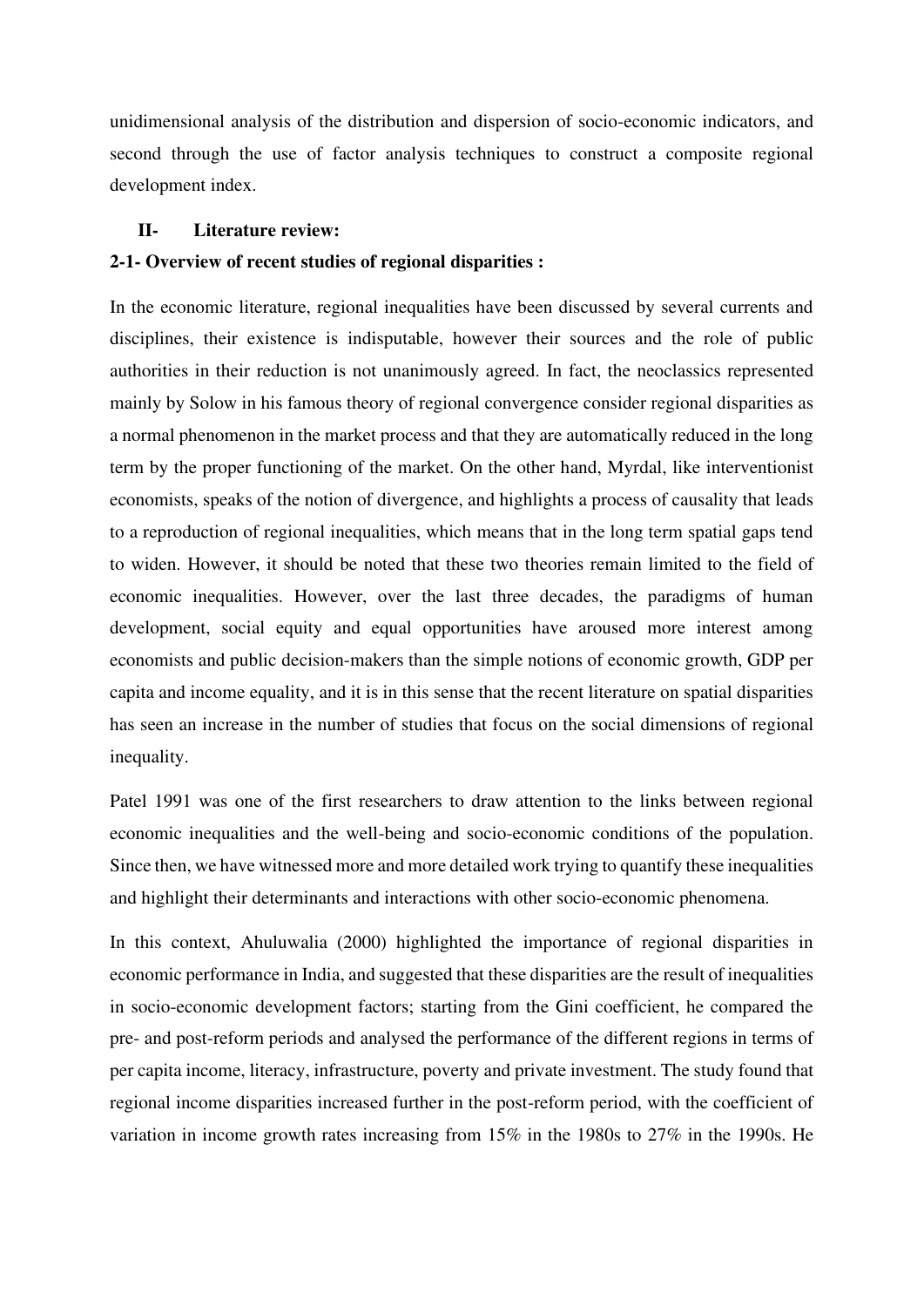also explained the reasons for the superior performance of some regions: investment growth, literacy levels, infrastructure quality, the political environment and governance.

Thus Bradshaw and Vartapetov (2003) conducted a relevant study on socio-economic inequalities in Russia, their approach was multidimensional using a multitude of socioeconomic variables such as level of education, access to infrastructure, infant mortality, level of consumption, employment, and income,they measured inequalities by applying the coefficient of variation and decompositions of the Theil index to simple and composite indicators and they proved the existence of two types of regional inequalities: the first brings together converging indicators, which means that the gaps are becoming less and less important, the second brings together diverging indicators, whose gaps are becoming more and more important.

Petrakos G., Artelaris P. (2008) studied regional inequalities between 51 Greek regions during the period 1981-2004. They considered that GDP per capita is not a very good indicator of regional well-being and that an exclusive focus on this index is not very informative and could give a misleading picture of regional inequalities. To address this deficiency, they proposed a composite development and prosperity indicator (PRI) designed to include the different dimensions of regional quality of life and well-being. Their analysis led to two main conclusions. First, the level of regional inequalities in the composite indicator of development and prosperity is still higher than that of the corresponding GDP per capita. Secondly, the dynamic analysis shows that there is no regional catching-up process either for GDP per capita or for the composite indicator of development and prosperity.

Winkler, Andreas (2012) used factor analysis methods to design a regional socio-economic pressure index in Syria, which synthesized regional disparities represented in 25 variables combining the spheres of population structure, economy, employment, infrastructure, preschool education and health care, the results highlighted the existence of striking spatial disparities in Serbia, between regions, and between urban and rural.

The study by Deeptha Wijerathna and All (2014) assessed regional disparities in economic growth in Sri Lanka using a range of statistical measures such as Sigma convergence, coefficient of variation, Gini coefficient and average deviation scores. The results of this study, which covers the period from 1996 to 2011, show that regional growth inequalities are considerable. Thus, trend analysis over this 16-year period indicates that while some convergence process has taken place since 2000, this convergence (conditional and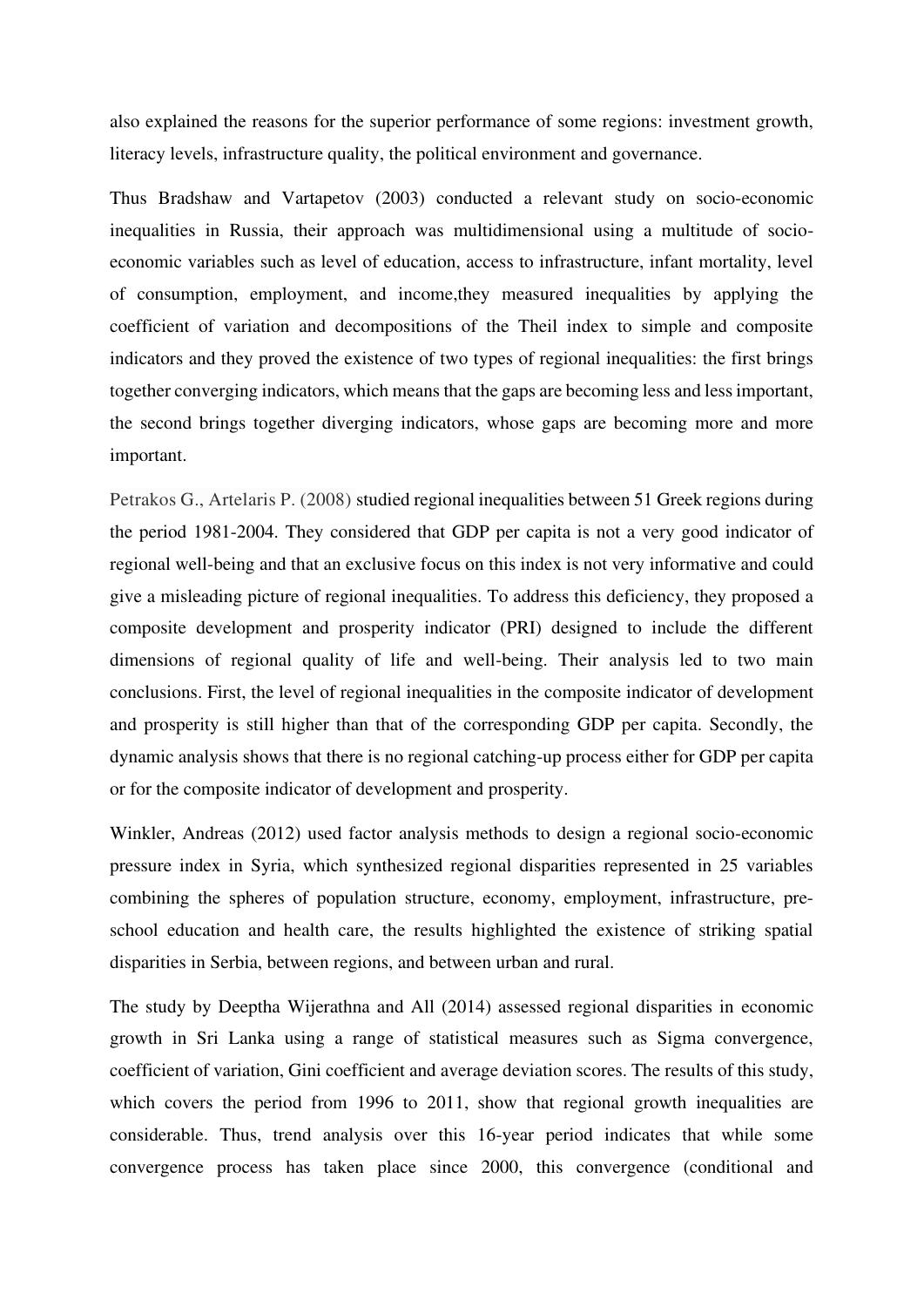unconditional) is not statistically significant. Indeed, the results suggest that, on current trends, it will take 15 years to halve the current inequality and about 30 years to achieve balanced growth at the regional level.

In a very original study on quantitative techniques used, Peng Bin (2016) studied the transient dynamics of regional disparities in China over the period 1998-2010. By comparing the socioeconomic performance of 30 regions using a multidimensional index based on stochastic nucleus density. The multidimensional index contains five dimensions for reporting on the different areas of socio-economic development: macroeconomic performance, science and innovation, environmental sustainability, human capital and public facilities. This experimental study reveals the existence of a three-summit convergence pattern between 1998 and 2010 and provides a better understanding of the evolution of regional disparities in China in terms of overall socio-economic development.

In another context, Summerina Wasim & Kashif Munir (2017) analysed the dynamics of social inequalities at the inter-regional and intra-regional level in Pakistan before and after decentralization; they focused on health and education indicators, so they made a comparison of inequalities before and after decentralization, using coefficients of variation and the Theil index to measure spatial inequalities, and they used the decomposition of the Theil index to deduce the sources of these inequalities. The results indicate a wide disparity in the education and health sectors at the interprovincial and intra-regional levels. The decomposition of educational inequality indicates an improvement at the provincial level. Also, inequalities in women's health have been reduced during the period of decentralization. In general Decentralization has slightly improved the situation in all areas; however, the effect on disparities remains minimal, economic and social policies should be more appropriate and targeted, which would help to eliminate the problem of regional inequalities and develop lagging areas.

#### **2-2- Studies on regional disparities in Morocco**

As for the Moroccan case, apart from the small number of relevant scientific studies on the issue of regional disparities, it is still present in public debate and political discourse. Thus, the last decade has been marked by a multiplication of institutional reports that deal with the different dimensions of regional disparities in Morocco.

In this context, in 2018 the Office of the High Commissioner for Planning published the new version of the regional assessment, a report rich in statistical information and analysis of socio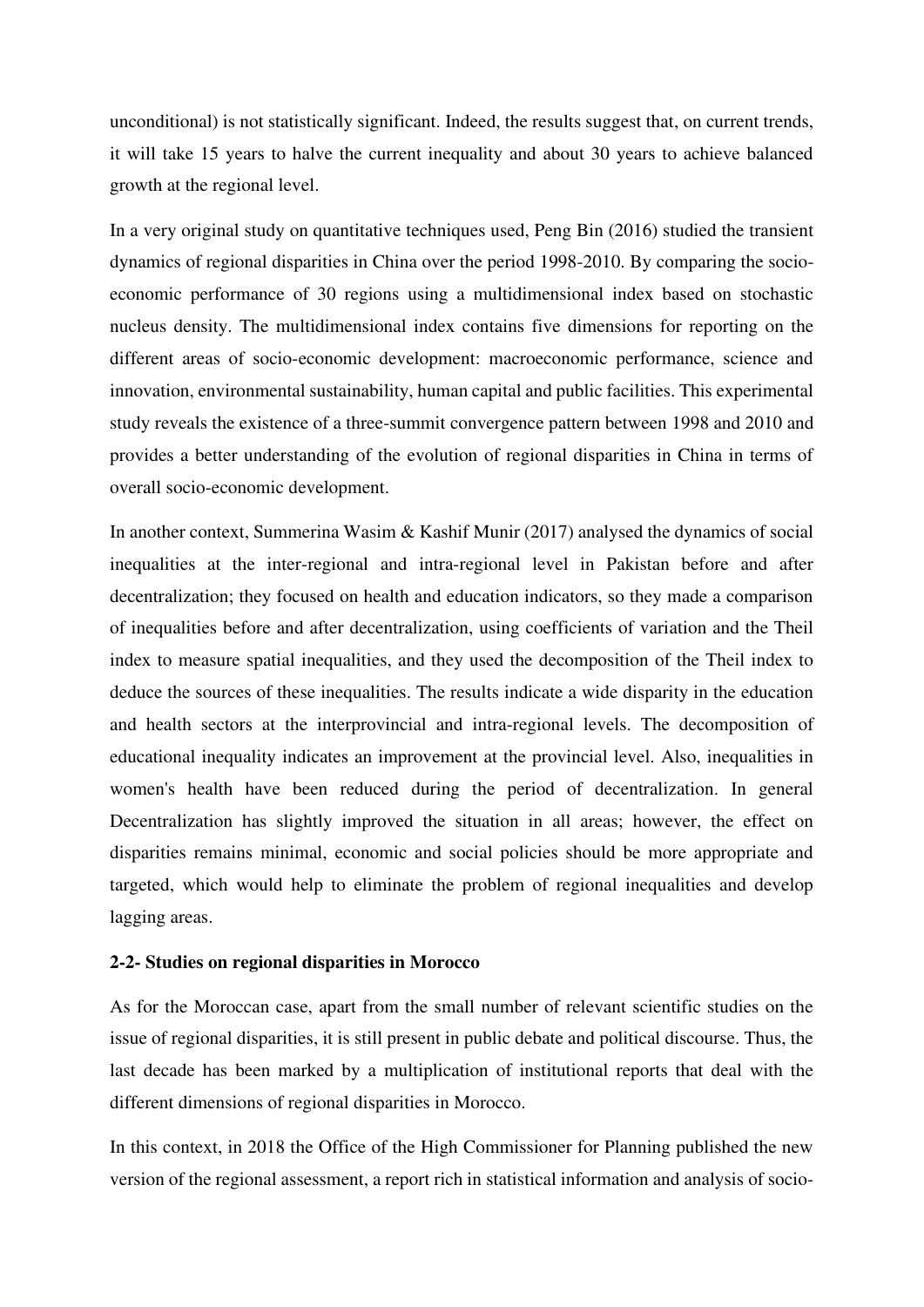economic indicators at the regional level based on data from several surveys (the national employment survey (annual from 2000 to 2017), and the surveys on household consumption and living standards (2001 2007 and 2014)) and the general population and housing censuses (2004 and 2014). The published analysis consists firstly of simple indicators that measure the performance of regions in all socio-economic dimensions contained or calculated from the surveys cited, namely employment, education, health, demography, housing conditions, poverty, vulnerability, inequality, and GDP per capita, secondly they have designed three composite indices, the Human Development Index (HDI), the Human Exclusion Index (HDI) and the Socio-economic Deficit Index (SESI). These indices make it possible to aggregate several demographic and socio-economic dimensions and to Range regions according to the level of human and socio-economic development. Thirdly, a model that has made it possible to assess the reduction of inequalities over time by using the Solow model to test and quantify the convergence process of the various social and economic development indicators. The main results show that if performance is positive for all regions in the different indicators. In terms of human development (HDI), there was an improvement in the HDI between 2004 and 2014, of the order of 1.7% at the national level. All regions have benefited from this development progress, but disproportionately. This means that the process of reducing regional disparities in human development is not happening at the same pace at the regional level. Overall, with reference to the process of convergence of the various social aggregates through the use of composite indices of social and human development, it appears that there is no overall movement towards convergence from the less developed to the more developed regions. Thus, regional convergence in human development has been a very slow process (27 years) to halve regional disparities and the rate of reduction of interregional social deficits between 2001 and 2017 is insufficient to create a multidimensional convergence process.

In this sense we can also mention the report of the National Observatory for Human Development in 2017 which consists in a regional analysis of territorial disparities in social development in Morocco, the methodology of the report consisted in constructing a local development index, inspired by the HDI, from which they have chosen 2 dimensions: education and health, but with indicators better adapted to the situation in Morocco and available at subnational levels. For the health dimension, the indicator used is the medical supervision rate measured at the provincial level. For the education dimension, the indicator used is the success rate at the end of the college cycle, which is measured at the circle level. The SDI then constitutes a synthetic measure of the performance of each of the indicators mentioned at the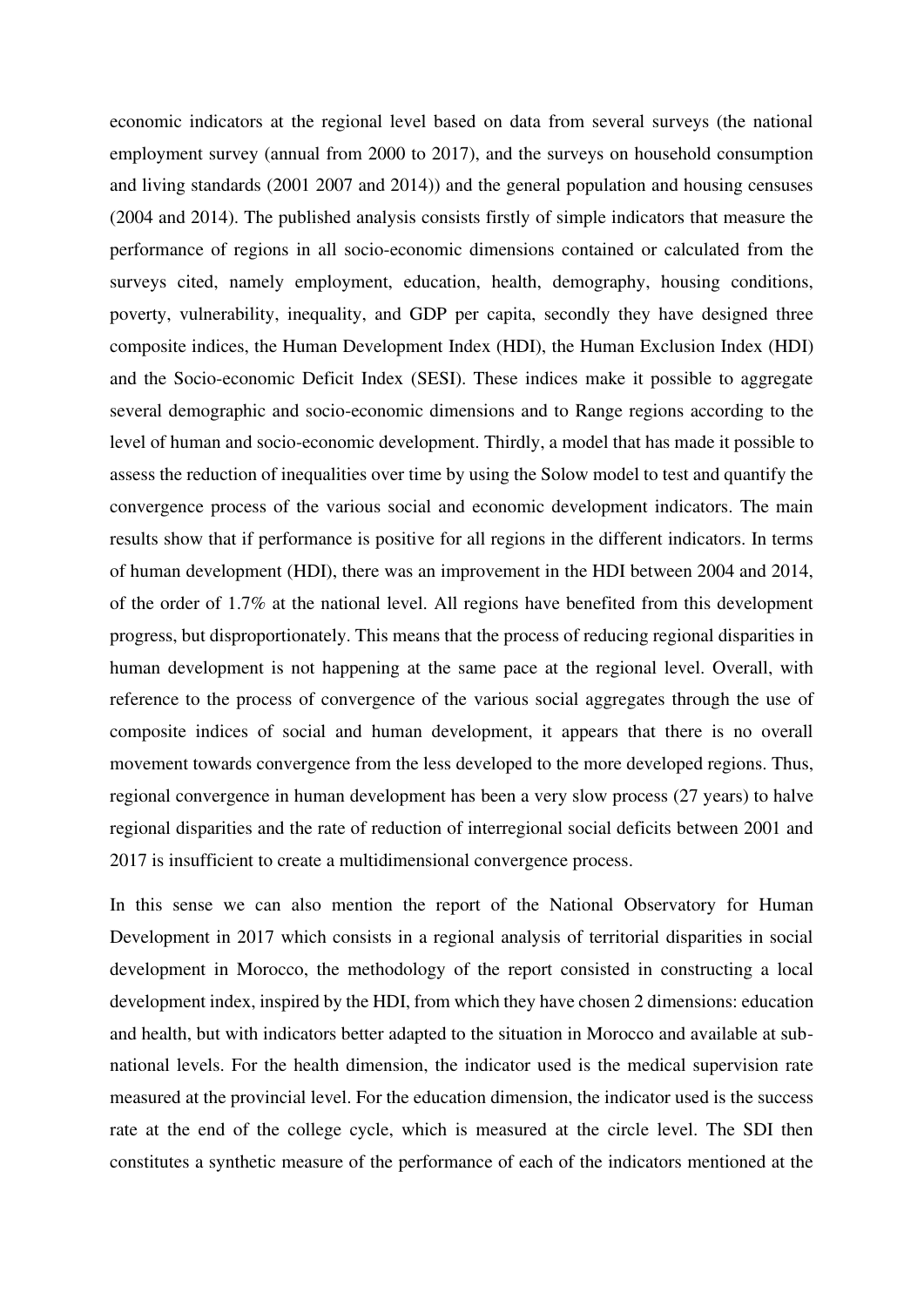regional and provincial levels, the data used come from the series of panel surveys on household living standards carried out biannually from 2014 onwards, which made it possible to map social development by region and province, measure the social deficit, decompose the components of this deficit, and highlight territorial disparities, the results showed that more than half of the regions of the Kingdom have social development indices higher than the national average, with the regions of Casablanca-Settat and Rabat-Salé-Kénitra at the top of the list, so a third of the regions have deficiencies of less than 10% compared to the national average, with the exception of the Drâa-Tafilalet region, which requires priority interventions in terms of social development; at the provincial level, only 44% of the Kingdom's prefectures/provinces are in a good situation in terms of social development with the prefectures/provinces of Rabat, Guelmim and Es-smara, which are almost twice the national score. They have also led to the detection not only of regions in social deficit but also of the prefectures/provinces that suffer most from it and which represent more than half of the prefectures/provinces in our country. The provinces of Aousserd, Youssoufia, Driouch, Taounate, Chefchaouen and Sidi Bennour are the most affected. The components of social development addressed in this territorial diagnosis also reveal significant gaps. Indeed, students from 52 prefectures/provinces, or 70% of Moroccan prefectures/provinces, are lagging behind the national average for the completion of the college cycle. 56% of prefectures/provinces are in significant deficiencies with regard to their school indices, of which 52% are in manifest deficiencies in terms of health.

On the academic level, Rachid El Ansari (2009) published an article on regional dynamics and unequal development, whose links he tried to highlight between urbanization structures, land use planning, and industrialization on spatial disparities in Morocco, by comparing a set of socio-economic indicators such as GDP, activity and unemployment, schooling, and literacy and consumer spending, he demonstrated that the development model in Morocco is geographically unequal on several levels, so that the dynamics of national development is accompanied by a process of geographical concentration of wealth, employment poles, and basic infrastructure, its analysis of the determinants of spatial inequalities has highlighted 3 essential factors: urbanization, migration, and the location of activities that depend on the location of facilities, it concluded with very interesting recommendations "The results of this research show that urbanization is an inevitable consequence of development, which promotes the fragmentation of space and the concentration of populations and activities. But also that regional disparities are the product of an unbalanced distribution of development. Spatial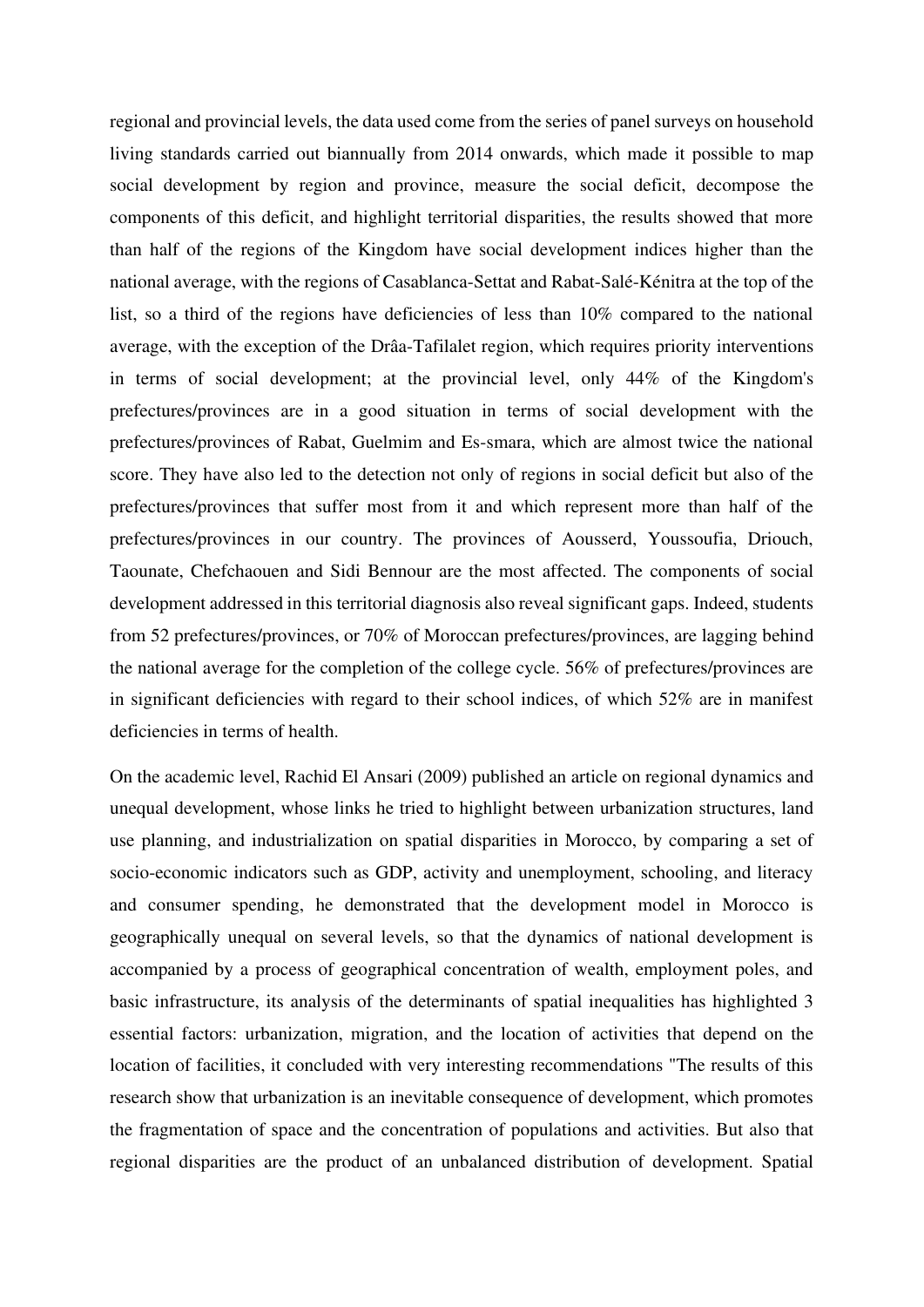planning policies, where they exist, -this is not the case in Morocco- act retrospectively to correct these socio-spatial inequalities. The reduction of regional disparities requires a redefinition of the role of economic areas. On the one hand, in the rural world, where the transformation of structures and the reduction of gaps between the modern and traditional sectors must be accompanied by the training and mobilization of men. On the other hand, in the urban world, where the state of concentration of the network must evolve towards decentralized forms of organization, integrated at the regional level and users of labour".

On the other hand, we find the work of Jabrane Amagous and Aomar Ibourk (2016) whose spatial disparities in schooling in Morocco they studied, using data from the general population and housing censuses they identified 3 provincial education indicators of quantity, quality and inequality, and they calculated a multidimensional indicator, the application of spatial econometric methods to these indicators has shown that there are wide disparities between provinces in terms of quantitative and qualitative performance of education, but the convergence test has highlighted the existence of convergence processes, and that it must be consolidated by more geographically targeted public education policies.

#### **III- Quantitative analysis of regional development disparities in Morocco**

This second section is our main contribution to the political and academic discussion around regional disparities in Morocco, we present a quantitative analysis of the issue under two complementary parts, the first consists of an elementary exploitation of regional socioeconomic indicators with the application of unidimensional analysis techniques to highlight regional development gaps, then in the second part we used multidimensional analysis techniques to construct a composite index to synthesize the information contained in the elementary variables and give an overall idea of regional disparities in development, determine their sources, and map them in order to target the regions with the most obvious delays

#### **3-1- Analysis of regional disparities by basic socio-economic indicators:**

In this first part of the quantitative analysis we present the regional performances of 10 socioeconomic development indicators covering 4 dimensions: education and employment, housing conditions, health, poverty and standard of living, so to visualize the disparities we have calculated 3 dispersion indicators, namely Range, standard deviation and interquartile deviation, in addition to having an idea on the dynamics of development we have calculated the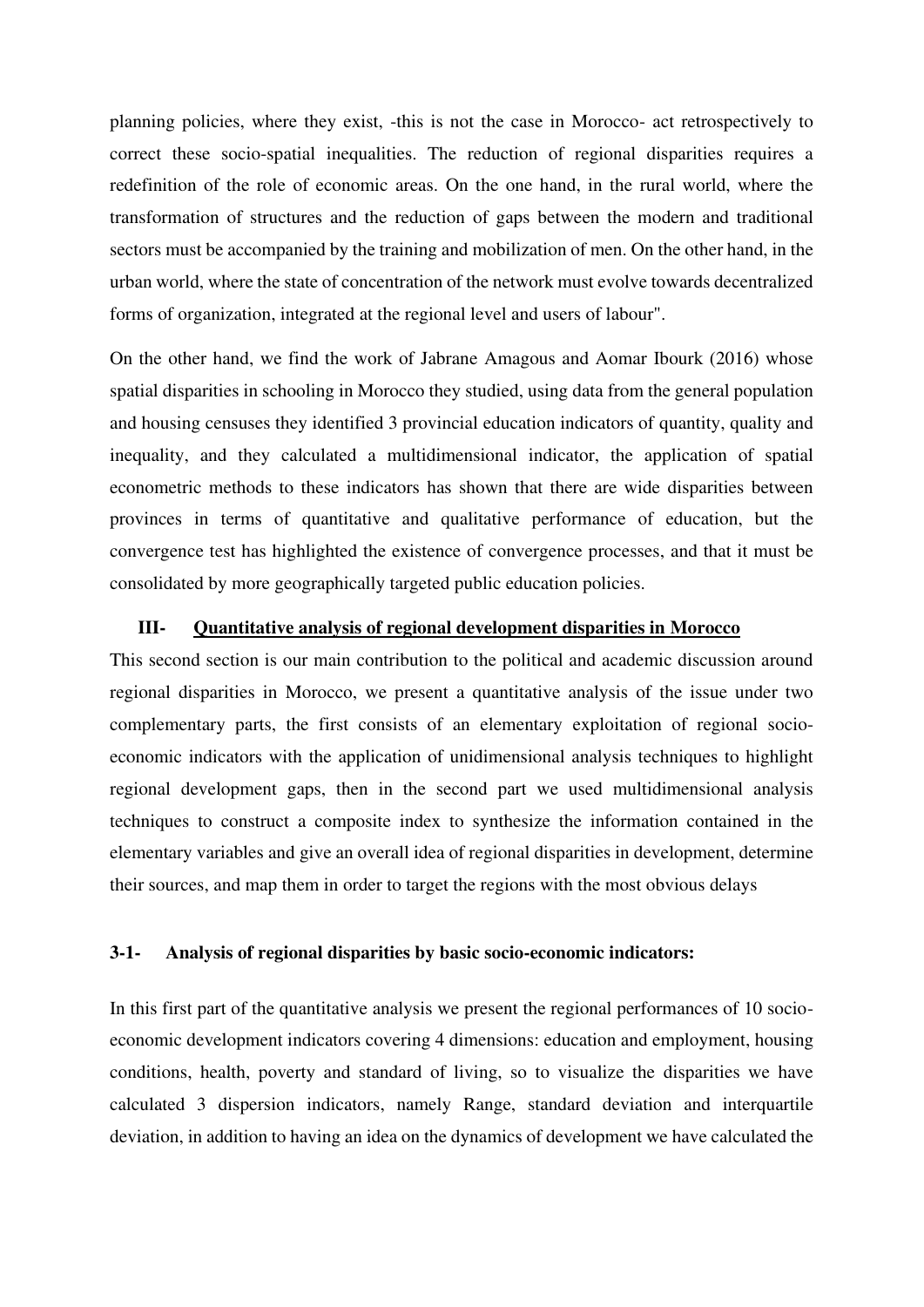absolute and relative deviations between 2 time points. The results are presented and discussed in the tables and paragraphs below.

#### **3-1-1- Education and employment:**

#### **Literacy indicator:**

Despite increased efforts to reduce illiteracy, national trends remain very poor, yet regional disparities are minimal and tend to decrease, while the national average for literacy has increased from 57% in 2004 to 67% in 2014, 5 regions have a rate above or equal to the average (compared to only 3 in 2004), Casablanca-Settat is the most efficient region with a literacy rate of 72%, while the worst performance is recorded in Benimelal-Khenifra with a rate of 60%, with regard to dispersion indicators the Range does not exceed 13%, the interquartile gap is 6%, so the standard deviation is 4.5%, this reflects a low level of regional disparities in this field.

| Region                                       |                                         | 2004                 | 2014    | Difference |
|----------------------------------------------|-----------------------------------------|----------------------|---------|------------|
| <b>Tangier-Tetouan-Al Hoceima</b>            |                                         | 56,6                 | 68,2    | 11,5       |
| <b>Oriental</b>                              |                                         | 56,1                 | 67.1    | 10,9       |
| <b>Fez-Meknes</b>                            |                                         | 55,5                 | 64,1    | 8,6        |
| Rabat-Salé-Kénitra                           |                                         | 61,5                 | 70,8    | 9,3        |
| <b>Blessed Mellal-Khenifra</b>               |                                         | 49,8                 | 60,4    | 10,6       |
| Casablanca-Settat                            |                                         | 65,0                 | 72,9    | 7,9        |
| Marrakech-Safi                               |                                         | 48,6                 | 60,9    | 12,4       |
| Daraa-Tafilalet                              |                                         | 54,6                 | 65,3    | 10,6       |
| Sub-Massa                                    |                                         | 53,9<br>65,4<br>11,5 |         |            |
|                                              | <b>Southern Regions</b><br>72,2<br>62,1 |                      | 10,1    |            |
| <b>Total Total</b>                           |                                         | 57,0                 | 67,1    | 10,1       |
| Dispersion indicators                        | Range                                   |                      | 13%     |            |
|                                              | <b>Interquartile spacing</b>            |                      | $6\%$   |            |
|                                              | <b>Standard deviation</b>               |                      | $4.5\%$ |            |
| $S_{\text{curves}}$ , DCDII 2004 & 2014 IICD |                                         |                      |         |            |

#### **Table 01: Evolution of the literacy rate of the 10 years old and over (in %)**

Source: RGPH 2004 & 2014, HCP.

## **School enrolment indicator:**

As regards the gross enrolment rate, the evolution recorded is largely positive, either at the level of overall improvement or at the level of disparity reduction, in fact the Gross Enrolment Rate at all levels combined has increased from 57% in 2001 to 80% in 2017, Thus in 2017 6 regions recorded a rate higher than or equal to the average, the best performance is recorded in the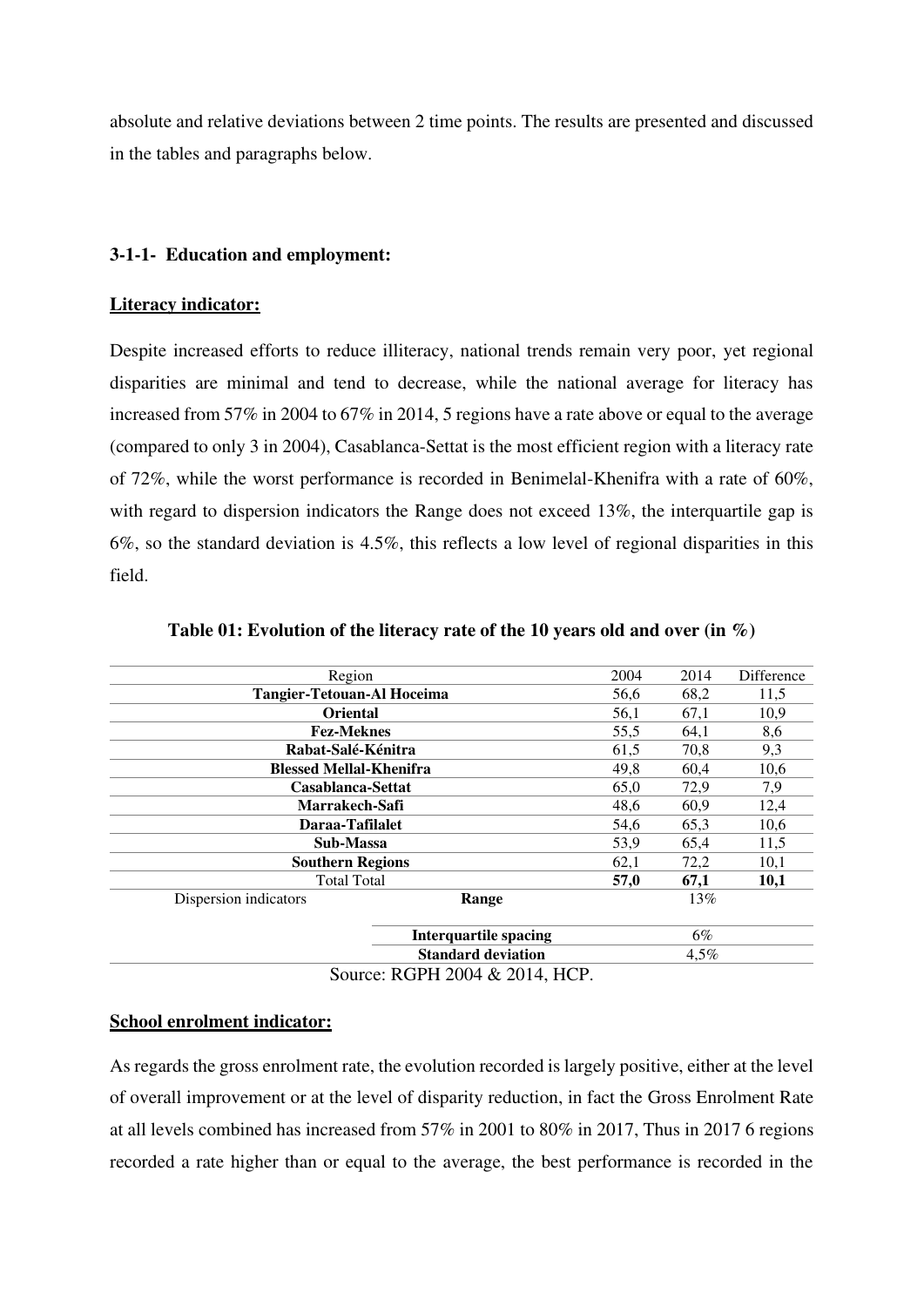southern regions with a GER of 86.8%, while the lowest rate is 74.5% recorded in Marrakech-Safi, so the Range is 12.4%, the interquartile gap is 8.8%, the standard deviation is 5%; This reflects a moderate level of regional disparities in enrolment, a more focused analysis shows that these inequalities concern mainly qualifying secondary education, and higher education.

| Region                                                     | 2001 | 2017  | Difference |
|------------------------------------------------------------|------|-------|------------|
| <b>Tangier-Tetouan-Al Hoceima</b>                          | 51.7 | 76,0  | 24,3       |
| <b>Oriental</b>                                            | 57,0 | 77,6  | 20,6       |
| <b>Fez-Meknes</b>                                          | 53,3 | 79,8  | 26,5       |
| Rabat-Salé-Kénitra                                         | 59,2 | 84,8  | 25,6       |
| <b>Blessed Mellal-Khenifra</b>                             | 52,5 | 75,6  | 23,1       |
| Casablanca-Settat                                          | 64,1 | 84,8  | 20,7       |
| Marrakech-Safi                                             | 50,5 | 74,5  | 24,0       |
| Daraa-Tafilalet                                            | 60,0 | 79,7  | 19,7       |
| Sub-Massa                                                  | 60,0 | 82,3  | 22,3       |
| <b>Southern Regions</b>                                    | 72,1 | 86,8  | 14,7       |
| <b>Total Total</b>                                         | 57,0 | 80,2  | 23,2       |
| Dispersion indicators                                      |      |       |            |
| Range                                                      |      | 12,4% |            |
| <b>Interquartile spacing</b>                               |      | 8,8%  |            |
| <b>Standard deviation</b>                                  |      | $5\%$ |            |
| $0.001, 0.0017$ IIOD<br>$\alpha$ and $\alpha$ and $\alpha$ |      |       |            |

|  |  |  | Table 02: Gross enrolment rate at all levels combined (in $\%$ ) |  |  |  |  |
|--|--|--|------------------------------------------------------------------|--|--|--|--|
|--|--|--|------------------------------------------------------------------|--|--|--|--|

Source: National Employment Survey 2001 & 2017, HCP.

## **Unemployment Indicator :**

Concerning the unemployment rate, the evolution is very minimal, so regional disparities remain very high, at the national level the rate has risen from 12.3% in 2001 to 10.2% in 2017, so 5 regions have a level lower than the national average, the Eastern is the region with the highest unemployment rate (12.9%) while Beni Mellal-Khenifra has the lowest unemployment rate, in terms of dispersion indicators, the Range is 11.2% (higher than the national average), the interquartile gap is 5.7%, while the standard deviation is 3.1%, these values are very large compared to the average, which reflects very large regional disparities in terms of employment.

# **Table 03: Unemployment rate (%)**

| Region                            | 2001 | 2017 | Difference |
|-----------------------------------|------|------|------------|
| <b>Tangier-Tetouan-Al Hoceima</b> | 9,7  | 8,2  | $-1,5$     |
| <b>Oriental</b>                   | 18,2 | 17,1 | $-1,1$     |
| <b>Fez-Meknes</b>                 | 8,8  | 9,5  | 0,7        |
| Rabat-Salé-Kénitra                | 14,8 | 12,9 | $-1,9$     |
| <b>Blessed Mellal-Khenifra</b>    | 9,9  | 6,1  | $-3,8$     |
| Casablanca-Settat                 | 15,5 | 11,3 | $-4,2$     |
| Marrakech-Safi                    | 9,6  | 7,2  | $-2,4$     |
| Daraa-Tafilalet                   | 7,8  | 6,0  | $-1,8$     |
| Sub-Massa                         | 9,7  | 9,8  | 0,1        |
| <b>Southern Regions</b>           | 19,8 | 13,1 | $-6,7$     |
| <b>Total Total</b>                | 12,3 | 10,2 | $-2,1$     |
|                                   |      |      |            |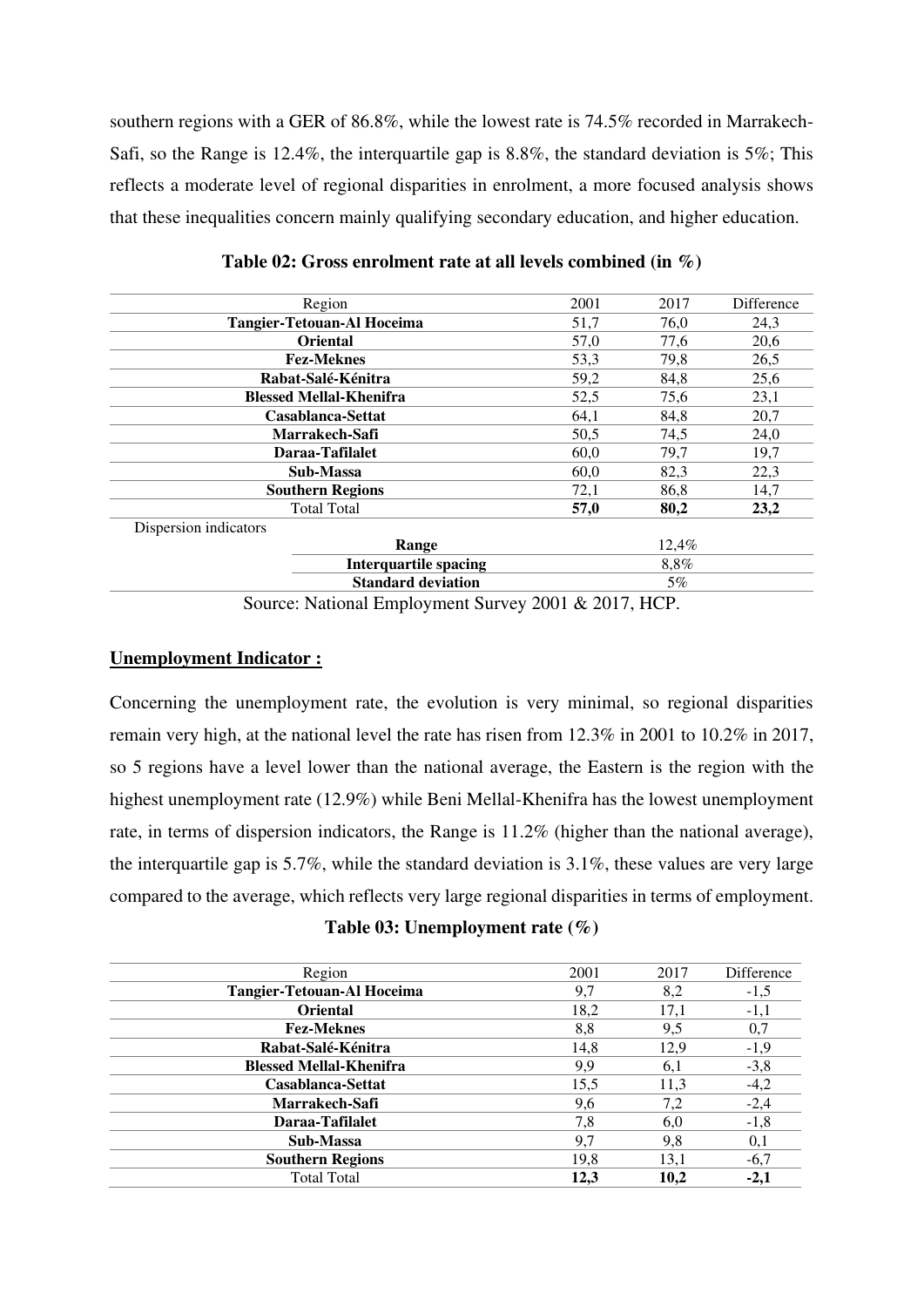| Range                        | $.2\%$  |
|------------------------------|---------|
| <b>Interquartile spacing</b> | $5.7\%$ |
| <b>Standard deviation</b>    | $3.1\%$ |

Source: National Employment Survey 2001 & 2017, HCP.

# **3-1-2- Housing condition :**

## **Indicator of access to the drinking water network**

While the connection to the drinking water network has improved considerably at the national level, spatial disparities still persist, in fact at the national level the connection rate to the drinking water network has increased from 64.7% in 2001 to 84% in 2017, the Draa-Tafilalt region is the region most connected to drinking water with a coverage rate of 93%, while the minimum coverage rate is 75% in Tangier-Tetouan-Al Hoceima, thus 5 regions have a rate higher than the national average, concerning the dispersion indicators the Range is 18% the interquartile gap is 11.1%, the standard deviation is 6%, these dispersion indicators are considerably high this reflects significant and persistent regional disparities in access to water.

|                       | Region                            | 2001 | 2017 | <b>Difference</b> |
|-----------------------|-----------------------------------|------|------|-------------------|
|                       | <b>Tangier-Tetouan-Al Hoceima</b> | 59,7 | 74.9 | 15,2              |
|                       | <b>Oriental</b>                   | 60,8 | 78,5 | 17,7              |
|                       | <b>Fez-Meknes</b>                 | 66,2 | 81,2 | 15,0              |
|                       | Rabat-Salé-Kénitra                | 76,4 | 84,8 | 8,4               |
|                       | <b>Blessed Mellal-Khenifra</b>    | 57,2 | 78,7 | 21,5              |
|                       | Casablanca-Settat                 | 76.9 | 88.3 | 11,4              |
|                       | Marrakech-Safi                    | 49,3 | 82,9 | 33,6              |
|                       | Daraa-Tafilalet                   | 57,7 | 92,8 | 35,1              |
|                       | Sub-Massa                         | 59,4 | 91,3 | 31,9              |
|                       | <b>Southern Regions</b>           | 65,8 | 89.8 | 24.0              |
|                       | <b>Total Total</b>                | 64.7 | 83,9 | 19,2              |
| Dispersion indicators | Range                             |      | 18%  |                   |
|                       | <b>Interquartile spacing</b>      |      | 11%  |                   |
|                       | <b>Standard deviation</b>         |      | 6%   |                   |
|                       |                                   |      |      |                   |

#### **Table 04: Proportion of households with access to drinking water from the network (%)**

Source: National Employment Survey 2001 & 2017, HCP.

# **3-1-3- Indicator for connection to public sewer networks**

The evolution of household connection to public sewer networks is very slow, so regional disparities in this area are very significant and persistent, in fact the national rate of households connected to public sewer networks has increased from 52.4% in 2001 to 61.6% in 2017, at the regional level the coverage rate of the highest (rep) is recorded in the southern region (75%), while the lowest coverage is that recorded in Daraa-Tafilalet (36%), which is almost half the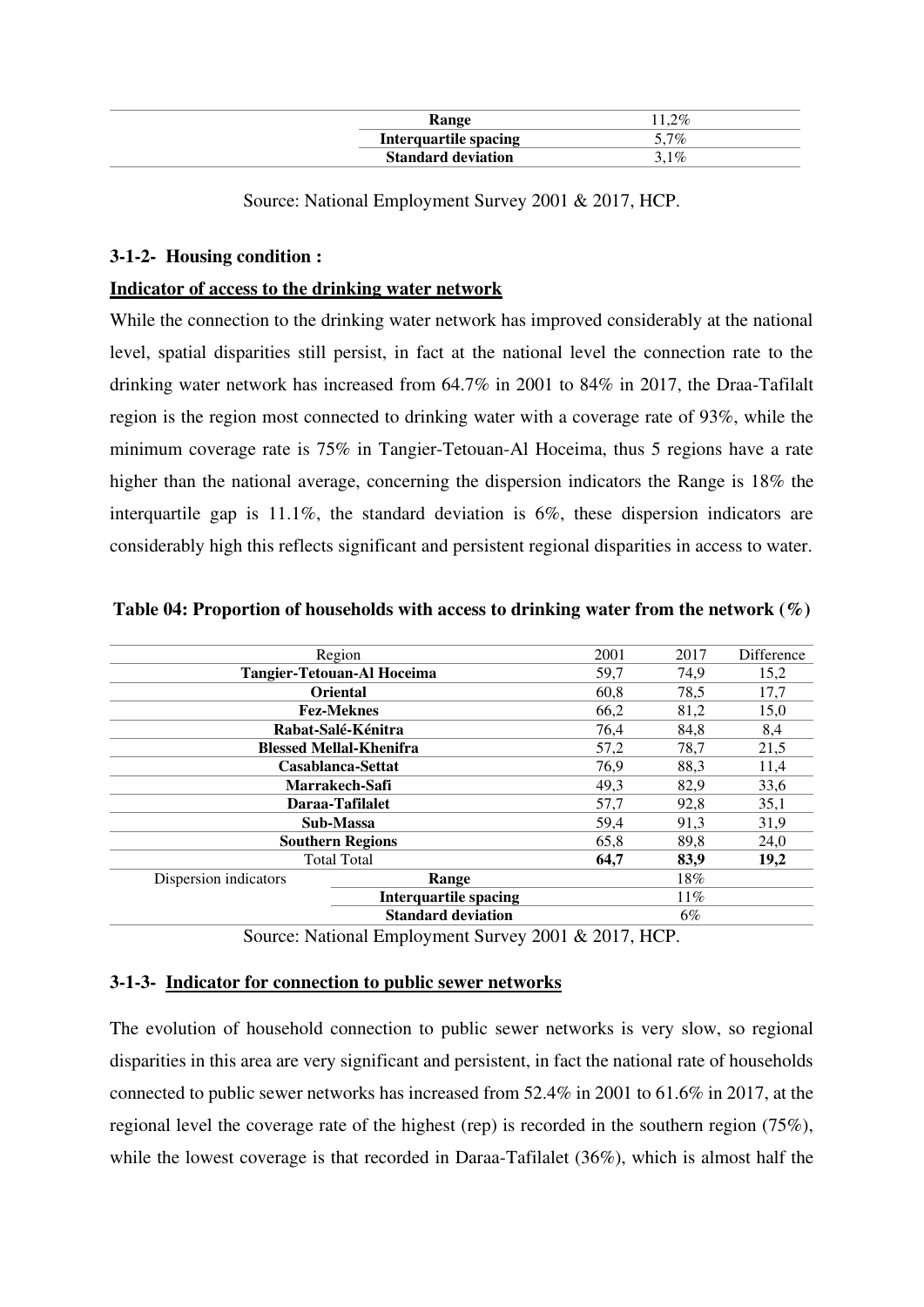highest rate, thus the Range is 39%, the interquartile range is 25.1%, the standard deviation is 13.3%, these very high dispersion values can only reflect a flagrant level of regional disparities in the connection to public sewer networks.

|                              | <b>Region</b>                | 2001 | 2017 | <b>Difference</b> |
|------------------------------|------------------------------|------|------|-------------------|
|                              | Tangier-Tetouan-Al Hoceima   | 56,6 | 64,5 | 7,9               |
| Oriental                     |                              | 51,3 | 61,8 | 10,5              |
| Fez-Meknes                   |                              | 54,9 | 64,5 | 9,6               |
|                              | Rabat-Salé-Kénitra           | 62,9 | 72,6 | 9,7               |
| Blessed Mellal-Khenifra      |                              | 44,8 | 49,3 | 4,5               |
| Casablanca-Settat            |                              | 66,9 | 72,3 | 5,4               |
| Marrakech-Safi               |                              | 40,5 | 46,4 | 5,9               |
| Daraa-Tafilalet              |                              | 25,2 | 35,8 | 10,6              |
| Sub-Massa                    |                              | 35,2 | 47,2 | 12,0              |
| Southern Regions             |                              | 46,5 | 74,9 | 28,4              |
| <b>Total Total</b>           |                              | 52,4 | 61,6 | 9,2               |
| <b>Dispersion indicators</b> | Ran                          |      | 35%  |                   |
|                              | <b>Interquartile spacing</b> |      | 29%  |                   |
|                              | <b>Standard deviation</b>    |      | 13%  |                   |

**Table 05: Proportion of households connected to public sewer networks (%)** 

Source: National Employment Survey 2001 & 2017, HCP.

# **3-1-4 Health :**

## **Indicator of access to medical consultations:**

The evolution of the medical consultation rate is so low, so it is more or less unequal, in fact at the national level the rate of medical consultations has increased from 83% to 85% in 13 years (between 2004 and 2017) which is very modest, the highest rate in 2017 is recorded in the Casablanca-Settat region (94,2%), the regions of Tangier-Tetouan-Al Hoceima, Rabat-Salé-Kénitra, recorded rates higher than 90%, while the lowest frequencies of medical consultations are recorded in the Sous-Massa and Daraa-Tafilalt regions with respective rates of 67.2% and 66.8%. Concerning the dispersion indicators, the value of the Range is considerable (27%), thus the interquartile gap is 29%, the standard gap is 19%, these indicators reflect a relatively moderate level of inequality in terms of access to medical consultations.

#### **Table 06: Proportion of households accessing medical consultations**

| Region                            | 2004 | 2017 | Difference |
|-----------------------------------|------|------|------------|
| <b>Tangier-Tetouan-Al Hoceima</b> | 82,7 | 93,1 | 10,4       |
| <b>Oriental</b>                   | 52,0 | 86,4 | 34,4       |
| <b>Fez-Meknes</b>                 | 83,8 | 87.4 | 3,6        |
| Rabat-Salé-Kénitra                | 91,3 | 90,8 | $-0,5$     |
| <b>Blessed Mellal-Khenifra</b>    | 92,4 | 72,2 | $-20,2$    |
| Casablanca-Settat                 | 88.5 | 94,2 |            |
|                                   |      |      |            |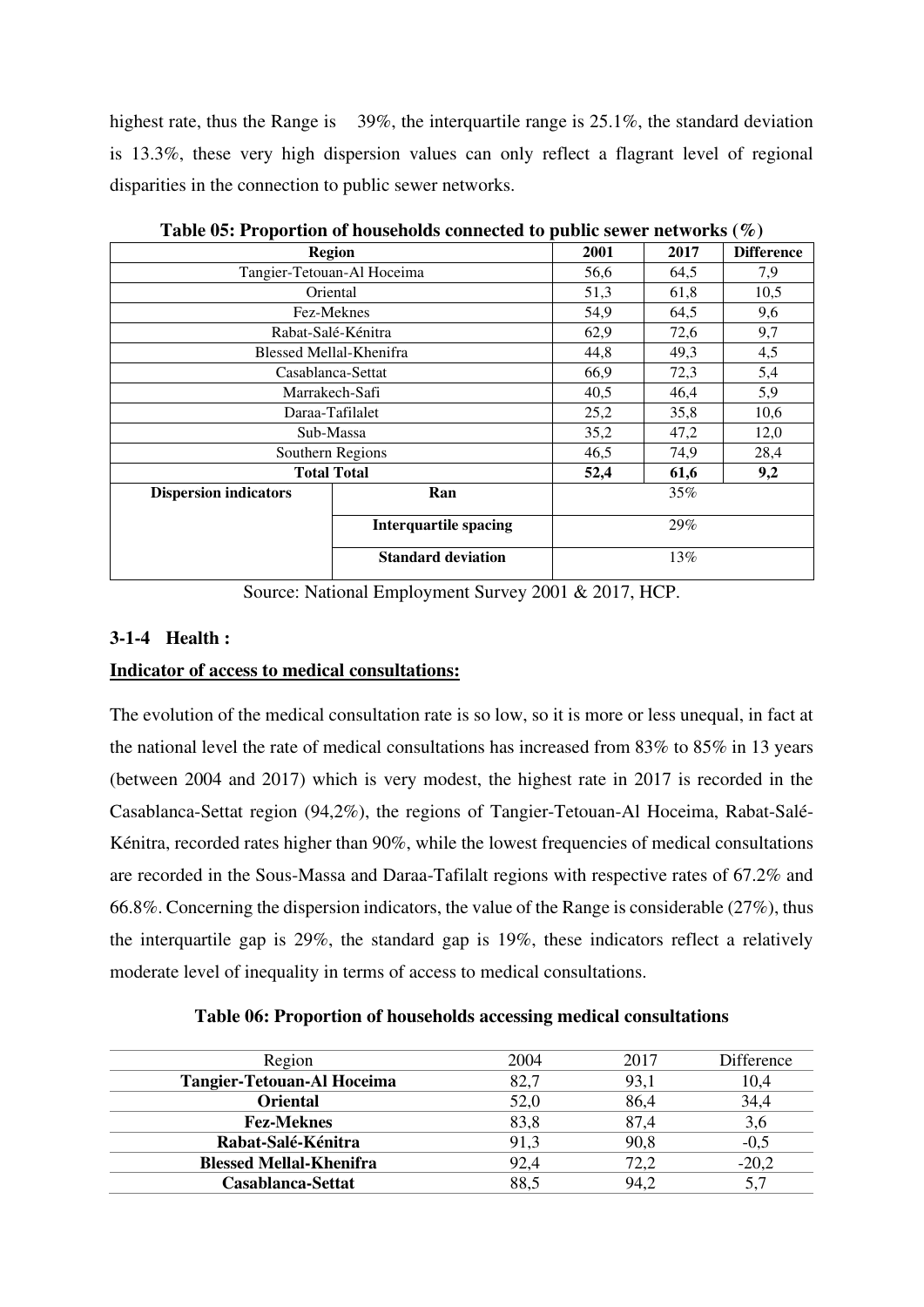|                 | Marrakech-Safi               | 80,4 | 89,2 | 8,8     |
|-----------------|------------------------------|------|------|---------|
| Daraa-Tafilalet |                              | 78,9 | 66,8 | $-12,1$ |
| Sub-Massa       |                              | 78,2 | 67,2 | $-11,0$ |
|                 | <b>Southern Regions</b>      |      | 79,9 | $-10,9$ |
|                 | <b>Total Total</b>           | 82,9 | 85,0 | 2,1     |
| Dispersion      | Range                        |      | 27%  |         |
| indicators      | <b>Interquartile spacing</b> |      | 19%  |         |
|                 | <b>Standard deviation</b>    |      | 11%  |         |
|                 |                              |      |      |         |

### **Indicator of access to supervised childbirth:**

Access to supervised childbirth has improved significantly over the past decade, but this improvement has not affected all regions, and it was stronger in regions where the level was already higher in 2004. in fact at the national level the rate of supervised childbirth has gone from 44.9% to 72.9%, in 2014 the highest rate is 82.6% and is recorded in the Casablanca-Settat region this rate and 1.8 times higher than that recorded in the Daraa-Tafilalet region (45.1%), thus the indicators of dispersion indicate a considerable level of inequality, especially the Range, which stands at 37.5% while the standard deviation does not exceed 11% and the interquartile deviation recorded in 2014 is 9.8%, yet the analysis of the series shows that there is a clear convergence of regional rates of supervised deliveries and that the Daraa-Tafilalt region is the only exception.

| Region                                     | 2004 | 2017 | Difference |
|--------------------------------------------|------|------|------------|
| <b>Tangier-Tetouan-Al Hoceima</b>          | 28,7 | 66,8 | 38,1       |
| <b>Oriental</b>                            | 55,4 | 71,8 | 16,4       |
| <b>Fez-Meknes</b>                          | 36,1 | 68,9 | 32,8       |
| Rabat-Salé-Kénitra                         | 58,5 | 78,2 | 19,7       |
| <b>Blessed Mellal-Khenifra</b>             | 42,7 | 75,8 | 33,1       |
| Casablanca-Settat                          | 68,3 | 82,6 | 14,3       |
| Marrakech-Safi                             | 33,3 | 70,2 | 36,9       |
| Daraa-Tafilalet                            | 43,7 | 45,1 | 1,4        |
| Sub-Massa                                  | 39,0 | 78,7 | 39,7       |
| <b>Southern Regions</b>                    | 50,1 | 80,1 | 30,0       |
| <b>Total Total</b>                         | 44,9 | 72,9 | 28,0       |
| Dispersion<br>Range                        |      |      | 37,5%      |
| indicators<br><b>Interquartile spacing</b> |      |      | 9,8%       |
| <b>Standard deviation</b>                  |      |      | 11%        |

|  |  | Table 07: Proportion of supervised deliveries |  |
|--|--|-----------------------------------------------|--|
|--|--|-----------------------------------------------|--|

#### **3-1-4- Poverty and standard of living:**

#### **Monetary poverty:**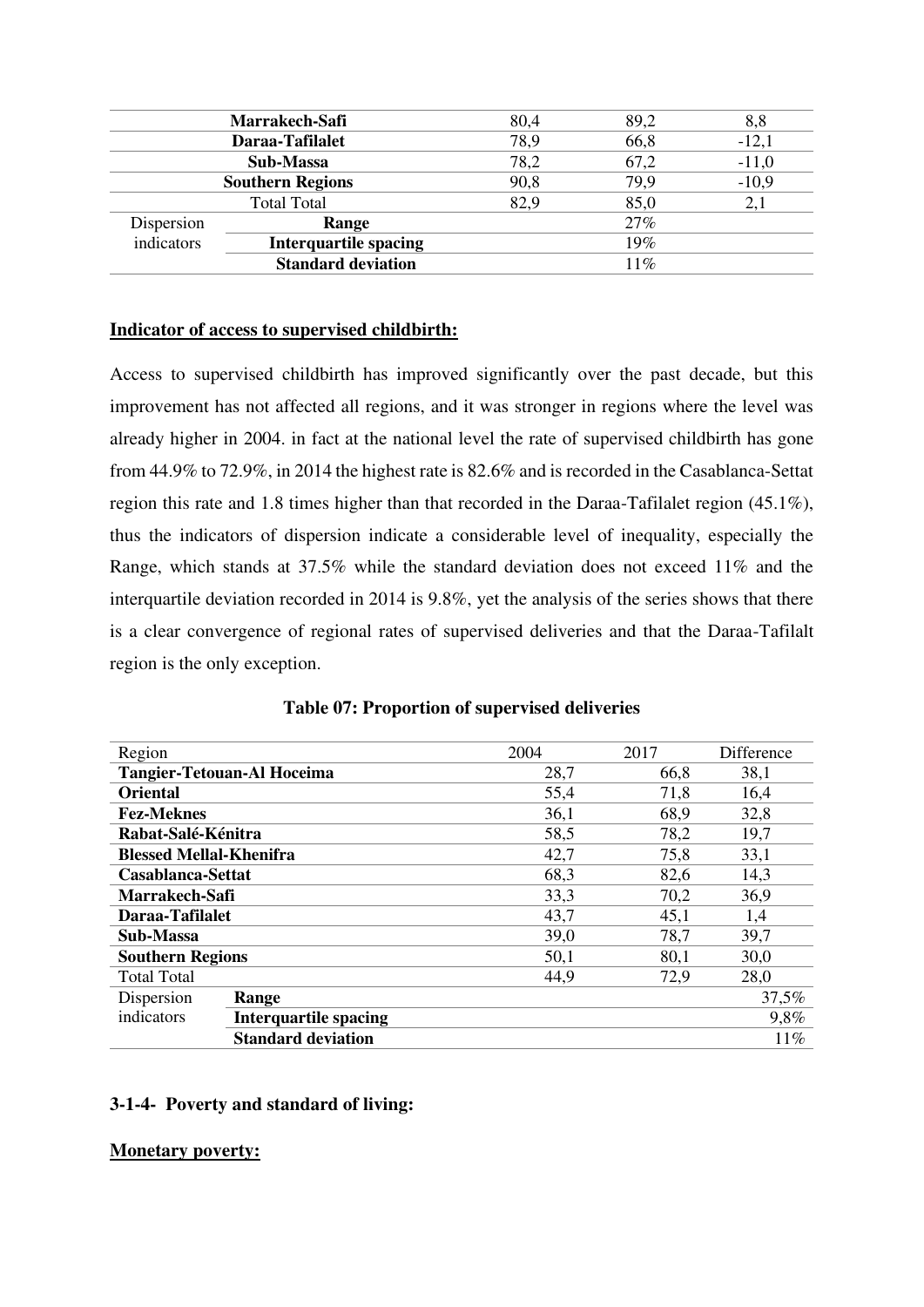The reduction in income poverty over the last decade is evident, so this reduction is recorded in all regions but at different rates, in fact the income poverty rate at the national level has decreased from 15.3% in 2004 to 4.8% in 2014, at the regional level 6 regions have a poverty rate higher than the average rate at the national level, so the lowest income poverty levels are recorded in Casablanca-Settat (2%) and Tangier-Tetouan-Al Hoceima (2,2%), while the highest rates are recorded in Daraa-Tafilalet (14.6%) and Beni Mellal-Khenifra (9.3%), the dispersion indicators indicate the persistence of regional inequalities in monetary poverty, in fact the Range is 12% (2.5 times higher than the national poverty rate), the interquartile gap is 2%, and the standard gap is 4%,

|                                   |                           | Table vol. Income poverty rate |      |            |
|-----------------------------------|---------------------------|--------------------------------|------|------------|
| Region                            |                           | 2001                           | 2014 | Difference |
| <b>Tangier-Tetouan-Al Hoceima</b> |                           | 11,5                           | 2,2  | $-9.3$     |
| <b>Oriental</b>                   |                           | 18,2                           | 5,3  | $-12,9$    |
| <b>Fez-Meknes</b>                 |                           | 16,6                           | 5,2  | $-11,4$    |
| Rabat-Salé-Kénitra                |                           | 15,5                           | 3,8  | $-11,7$    |
| <b>Blessed Mellal-Khenifra</b>    |                           | 14,4                           | 9,3  | $-5,1$     |
| Casablanca-Settat                 |                           | 6,9                            | 2    | $-4,9$     |
| Marrakech-Safi                    |                           | 20,2                           | 5,4  | $-14,8$    |
| Daraa-Tafilalet                   |                           | 40,3                           | 14,6 | $-25,7$    |
| Sub-Massa                         |                           | 16.7                           | 5,1  | $-11,6$    |
| <b>Southern Regions</b>           |                           | 6                              | 3,3  | $-2,7$     |
| <b>Total Total</b>                |                           | 15,3                           | 4,8  | $-10,5$    |
| Dispersion                        | Range                     |                                |      | $-12\%$    |
| indicators                        | Interquartile spacing     |                                |      | $2\%$      |
|                                   | <b>Standard deviation</b> |                                |      | $4\%$      |

| Table 08: Income poverty rate |  |  |  |
|-------------------------------|--|--|--|
|-------------------------------|--|--|--|

#### **Multidimensional poverty:**

In turn, multidimensional poverty has declined significantly over the last decade, this decline is general in all regions but this does not prevent inequalities in terms of multidimensional poverty from persisting; in fact, while the national MP rate fell from 25% in 2004 to 8.2% in 2014, at the regional level the rates recorded in 2014 range from 4.1% in the southern regions to 13.4% in the Casablanca-Settat region in Beni Mellal-Khenifra. On the other hand, the dispersion indicators reflect a moderate level of regional inequalities: in fact, the Range does not exceed 10%, the interquartile gap is 4%, and the standard deviation is 3%.

| raon 7: Mandamichonai poverti     |      |      |            |
|-----------------------------------|------|------|------------|
| Region                            | 2001 | 2014 | Difference |
| <b>Tangier-Tetouan-Al Hoceima</b> | 30,3 | 9,5  | $-20,8$    |
| <b>Oriental</b>                   | 23,5 | 9,5  | $-14$      |
| <b>Fez-Meknes</b>                 | 25,9 | 9,6  | $-16.3$    |
| Rabat-Salé-Kénitra                | 21,9 | 6,1  | $-15,8$    |
| <b>Blessed Mellal-Khenifra</b>    | 31   | 13.4 | $-17.5$    |
| Casablanca-Settat                 | 17.5 | 4.1  | $-13.4$    |
| <b>Marrakech-Safi</b>             | 34   | 11.3 | $-22.7$    |

**Table 9: Multidimensional poverty**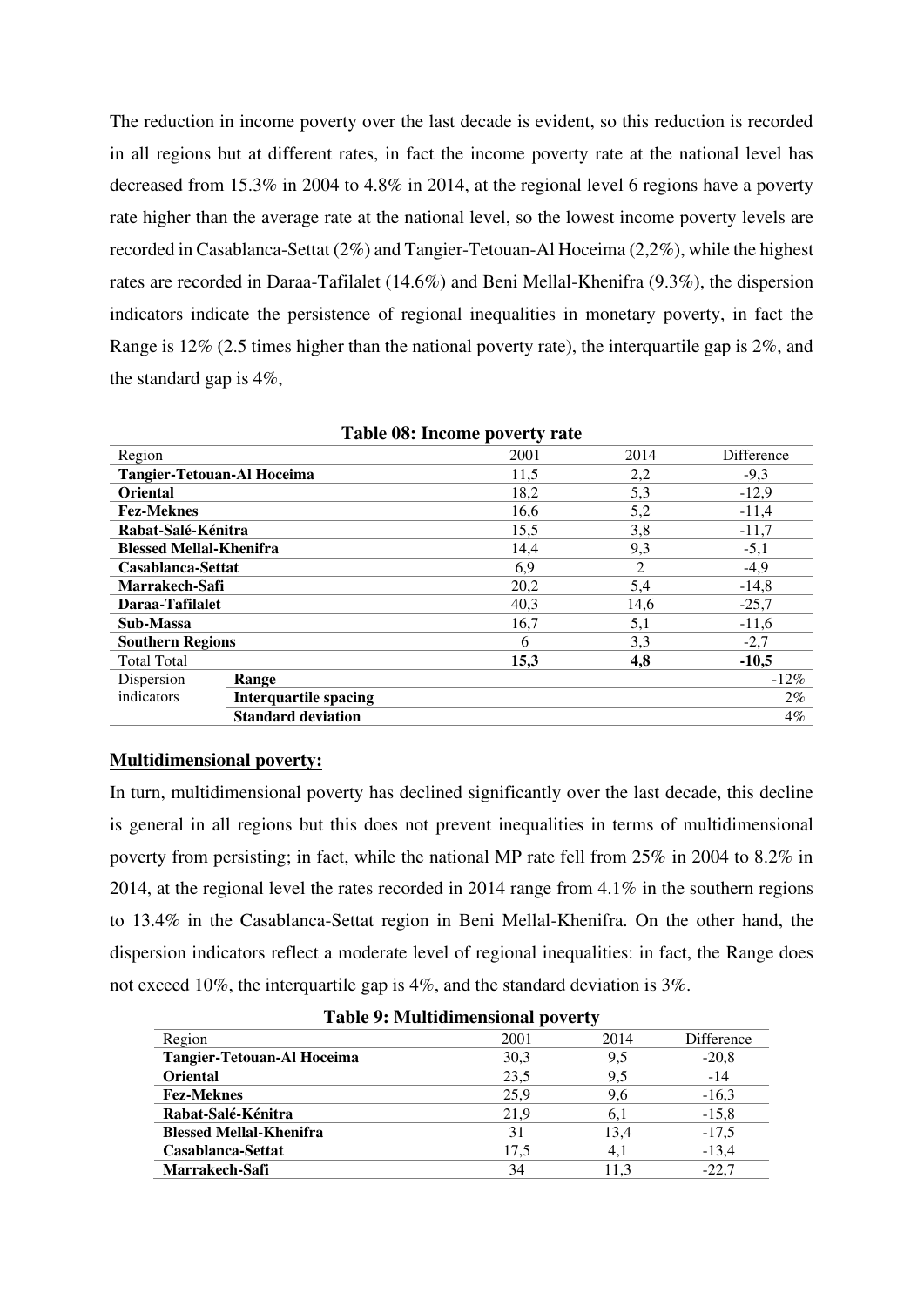| Daraa-Tafilalet         |                              | 25,3 | 10  | $-15.3$ |
|-------------------------|------------------------------|------|-----|---------|
| Sub-Massa               |                              | 23.5 | 7.2 | $-16.4$ |
| <b>Southern Regions</b> |                              | 16,1 | 4.1 | $-12$   |
| <b>Total Total</b>      |                              | 25   | 8,2 | $-16,8$ |
| Dispersion              | Range                        |      |     | $9.3\%$ |
| indicators              | <b>Interquartile spacing</b> |      |     | 4%      |
|                         | <b>Standard deviation</b>    |      |     | 3%      |
|                         |                              |      |     |         |

## **Consumer spending:**

Annual per capita consumption expenditure increased sharply between 2001 and 2014, at national and regional level, in fact the average value of per capita consumption expenditure increased from 8280 DH in 2001 to 15875 DH in 2014, yet the highest value in 2014 is that of the Casablanca-Settat region (19006 DH) while the lowest value is that of the Beni Mellal-Khenifra region (11745 DH). However, the dispersion indicators reflect a considerable level of regional inequalities in consumer spending: in fact, the Range is 7290 DH or 40% of the national average, the interquartile gap is 5000 DH, and the standard deviation is 2606 or more than 25% of the average

| Table TV: Fer capita consumption expenditure |                                   |           |           |            |  |
|----------------------------------------------|-----------------------------------|-----------|-----------|------------|--|
|                                              | Region                            | 2001      | 2014      | Difference |  |
|                                              | <b>Tangier-Tetouan-Al Hoceima</b> | 8402,078  | 17082,375 | $-20.8$    |  |
|                                              | <b>Oriental</b>                   | 6882,9732 | 15971,865 | $-14$      |  |
|                                              | <b>Fez-Meknes</b>                 | 7460,3746 | 14880,077 | $-16,3$    |  |
|                                              | Rabat-Salé-Kénitra                | 8453,0591 | 17716,75  | $-15,8$    |  |
|                                              | <b>Blessed Mellal-Khenifra</b>    | 7296,9821 | 11745,458 | $-17,5$    |  |
|                                              | Casablanca-Settat                 | 11487,38  | 19006,439 | $-13,4$    |  |
|                                              | Marrakech-Safi                    | 6393,6695 | 13575,296 | $-22,7$    |  |
|                                              | Daraa-Tafilalet                   | 4862,2682 | 11922,503 | $-15,3$    |  |
|                                              | Sub-Massa                         | 8239,893  | 13997,888 | $-16,4$    |  |
|                                              | <b>Southern Regions</b>           | 11810,404 | 18332,625 | $-12$      |  |
|                                              | <b>Total Total</b>                | 8280,1264 | 15875,683 | $-16,8$    |  |
| Dispersion                                   | Range                             |           | 7260,981  |            |  |
| indicators                                   | <b>Interquartile spacing</b>      |           | 4142      |            |  |
|                                              | <b>Standard deviation</b>         |           | 2606      |            |  |

**Table 10: Per capita consumption expenditure** 

# **3-2- The multidimensional regional social development index:**

The composite indicator allows regions to be compared and ranked by combining several indicators at the same time. This indicator has the advantage of simultaneously reporting on the totality of the multidimensional phenomenon such as education and employment, which encompasses several aspects (enrolment rate, illiteracy rate, unemployment rate), housing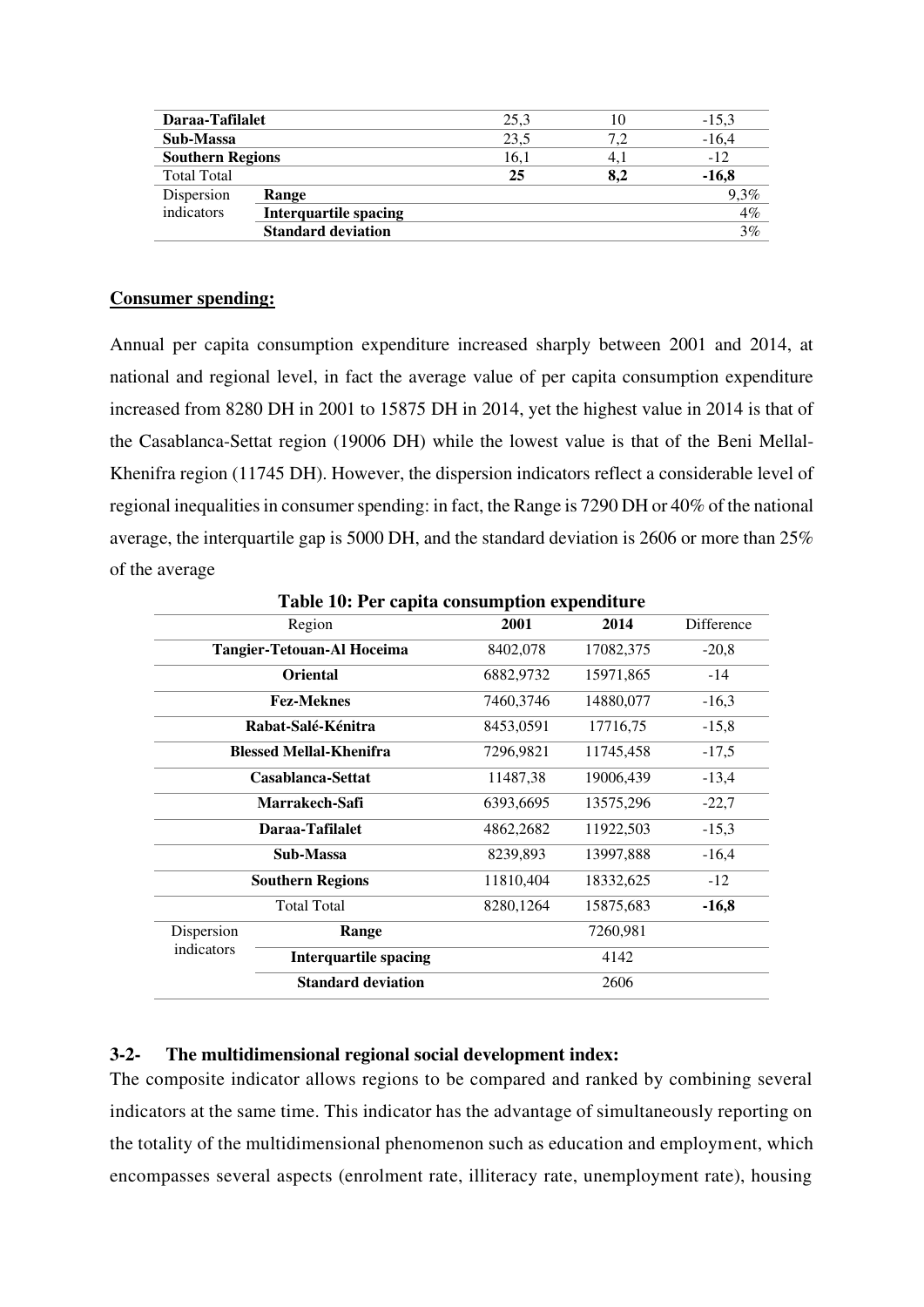conditions including access to various basic services (water, sanitation,) health (safe delivery, access to medical consultations), poverty (income poverty, multidimensional poverty).

 The classification of regions according to the various simple indicators highlights many details but does not allow a synthetic conclusion to be drawn on regional disparities in socioeconomic development, which complicates the geographical targeting of policies.

The quantitative nature of the variables considered to estimate the composite indicator of living standards suggests the use of the main component analysis. Such a technique makes it possible to explain or report the variance observed in the mass of initial data to a reduced number of components while ensuring minimal loss of information.

The Main Component Analysis was carried out on variables measuring income poverty at the local level, education and employment indicators and indicators of access to basic social services.

# **Step 1: Homogeneity test of the elementary indicators:**

In order to ensure a more robust composite index, a reliability analysis of these indicators was conducted on the basis of a statistical test of homogeneity and absolute consistency (Cronbach's alpha coefficient).

It is a statistical index varying between 0 and 1 and which reflects a degree of homogeneity (internal consistency) that is all the greater (e) when its value is close to 1. The use of this test enabled us to identify 10 indicators relating to children's schooling, population unemployment, access to basic social infrastructure (electricity, water and sanitation) and access to communication and ownership of equipment (Internet, computer, refrigerator, etc.) and to exclude the illiteracy rate and the income poverty rate.

#### **Table 09: Reliability Statistics**

| Alpha of Cronbach | elements |  |  | Cronbach Alpha based on standardized Number of elements |
|-------------------|----------|--|--|---------------------------------------------------------|
| 0,80              | 0.916    |  |  |                                                         |

| Variable | Scale average in<br>case of deletion of<br>an element | <b>Full correlation</b><br>of the corrected<br>elements | <b>Multiple</b><br>correlation<br>square | Cronbach Alpha in<br>case of deletion of<br>the element |
|----------|-------------------------------------------------------|---------------------------------------------------------|------------------------------------------|---------------------------------------------------------|
|          |                                                       |                                                         |                                          |                                                         |

## **Table 10: Total Element Statistics**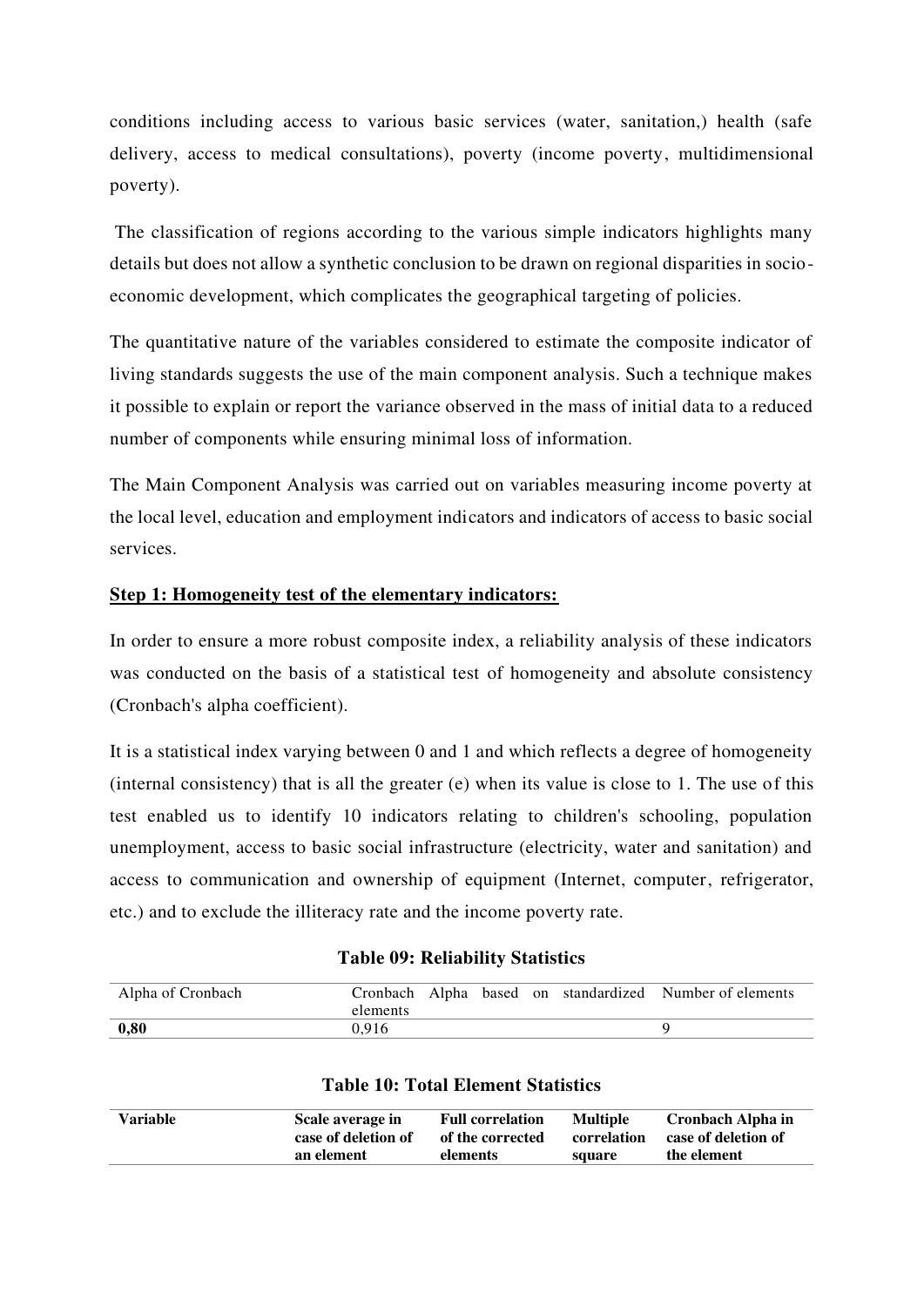| Gross enrolment rate at         | 19.665 | 0.686 | 0.627    | 0.775 |  |
|---------------------------------|--------|-------|----------|-------|--|
| all levels                      |        |       |          |       |  |
| Literacy rate                   | 18.785 | 0.812 | 0.773    | 0.764 |  |
| <b>Unemployment rate</b>        | 20.297 | 0.683 | 0.635    | 0.780 |  |
| <b>Proportion of</b>            | 10.348 | 0.932 | 0.855    | 0.723 |  |
| households connected            |        |       |          |       |  |
| to the networks                 |        |       |          |       |  |
| <b>Proportion of</b>            | 24.709 | 0.019 | $-0.121$ | 0.79  |  |
| households with water           |        |       |          |       |  |
| Rate of medical and             | 17.042 | 0.647 | 0.467    | 0.787 |  |
| health consultations            |        |       |          |       |  |
| <b>Proportion of deliveries</b> | 15.017 | 0.766 | 0.626    | 0.759 |  |
| in a supervised                 |        |       |          |       |  |
| environment                     |        |       |          |       |  |
| <b>Monetary poverty</b>         | 19.078 | 0.858 | 0.832    | 0.765 |  |
| <b>Multidimensional</b>         | 20.054 | 0.820 | 0.795    | 0.775 |  |
| poverty                         |        |       |          |       |  |
| <b>Proportion of</b>            | 19.078 | 0.858 | 0.832    | 0.765 |  |
| households with a toilet        |        |       |          |       |  |
| in the municipality             |        |       |          |       |  |

From these tables, it can be seen that the 10 indicators of the different dimensions of the population's standard of living are homogeneous and consistent, since the value of the alpha coefficient 0.8 is higher than all Cronbach's alpha values if an element is deleted, as shown in Table 09 from the consistency test.

## **Step 2: the main component analysis:**

The analysis of the ACP results (presented in the annex) shows that the first two factorial axes are largely dominant, explaining 82% of the total inertia (60% the first and 22% the second), which indicates that it would be a composite indicator largely representative of the state of regional development. This means that we can use the first axis to construct a synthetic index of 60% of the information included in the initial 9 variables.

The coordinates of the variables on the first factor axis represent the weights of these variables that we will use in the next section of the composite indicator of regional socioeconomic development.

**Table 10: Weight allocated to each variable (coefficients of the coordinates on the first 2 and factorial axis)** 

| <b>Dimensions</b> | Indicator                             | Relative weight<br>axis1 | Relative weight<br>axis2 |
|-------------------|---------------------------------------|--------------------------|--------------------------|
| Training and      | Gross enrolment rate at all levels    | 0.3268                   | 0,3654                   |
| Employment        | Literacy rate                         | 0.3821                   | 0,1492                   |
|                   | <b>Unemployment rate</b>              | 0,3008                   | $-0,0743$                |
| Access to basic   | Proportion of households connected to | 0.2251                   | $-0,2397$                |
| infrastructure    | the networks                          |                          |                          |
|                   | Proportion of households with water   | 0.3648                   | 0.6024                   |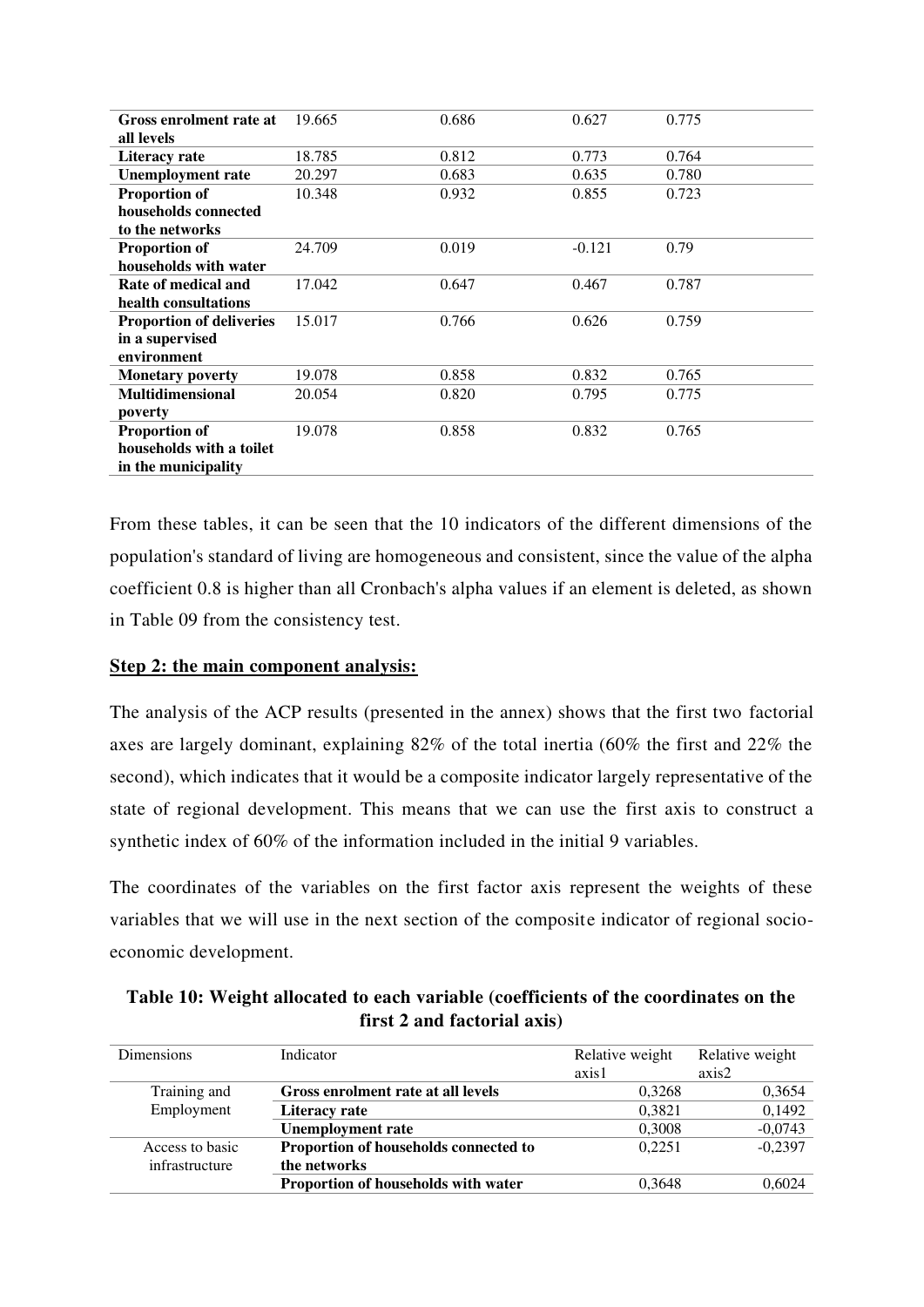| Health              | Rate of medical and health consultations | 0.2251    | $-0.4371$ |
|---------------------|------------------------------------------|-----------|-----------|
|                     |                                          |           |           |
|                     | Proportion of deliveries in a supervised | 0.2738    | $-0.1921$ |
|                     | environment                              |           |           |
| Poverty and poverty | <b>Monetary poverty</b>                  | 0.3226    | 0,3276    |
|                     | <b>Multidimensional poverty</b>          | $-0.3789$ | $-0,2466$ |

The graph below shows the logic according to which the first axis synthesizes the information contained in the initial variables, at the sign level access to water, access to improved sanitation, gross enrolment rate, literacy rate, access to supervised childbirth, access to medical consultations is positioned at the positive part of the axis, so that their values are positively correlated with this axis; while the income poverty rate and the multidimensional poverty rate are positioned at the negative part of the axis, which means that they are negatively correlated with this axis. We can therefore clearly deduce that this axis is a monotonous function of the region's socio-economic development, in the sense that it assigns negative values when an elementary indicator performs poorly (increased access to water, access to improved sanitation, gross enrolment rate, literacy rate, access to supervised childbirth, access to medical consultations or reduction in multidimensional poverty or income poverty) and vice versa. This means that we can use the coordinates of the observations on this axis as a composite indicator of regional social development.

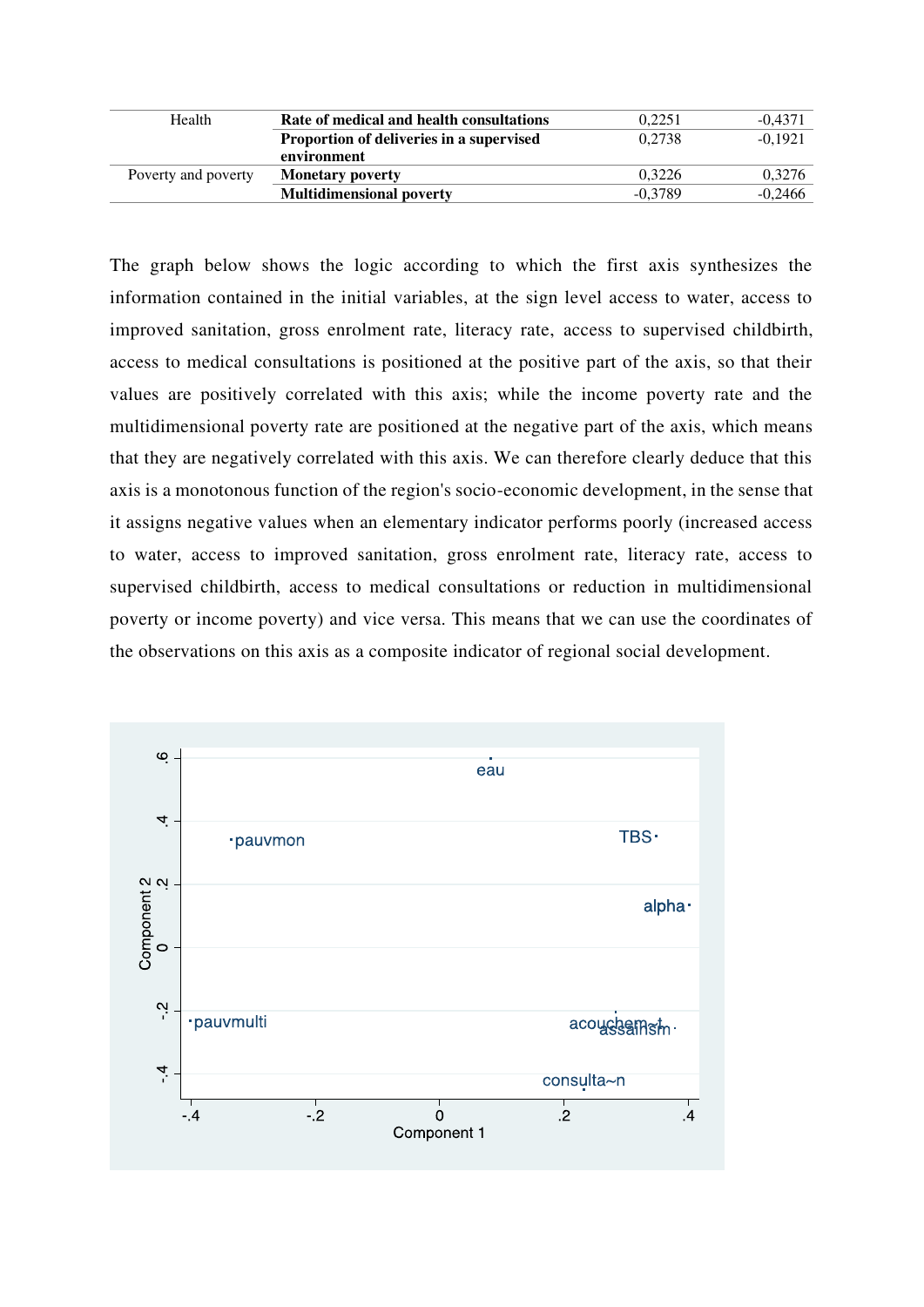# **Step 3: Ranking of regions by level of development:**

On the basis of the composite indicator of regional development thus calculated from the different weights on the first axis, we have deduced a ranking of regions according to their performance in all the dimensions of social development used in this study.

Such a ranking highlights that the "Daraa-Tafilalet" region is the most deficient in terms of social development if we take into account the different dimensions, followed by the regions "Béni Mellal-Khénifra", "Marrakech-Safi". The most efficient regions are "Casablanca-Settat", "Regions of the South" and "Rabat-Salé-Kénittra". Thus, the distribution of the index values shows that regional development disparities are very obvious. Thus the level of development of the Casablanca Settat region is 7 times better than that of "Daraa-Tafilalet", and 3 of the 5 most disadvantaged regions in terms of development achieve a relative performance 50% below the average. In addition, there are even inequalities in the high level of development between regions that perform better than average, with a difference of more than 3 points between the regions of Tangier-Tetouan-Al Hoceima, the East and the Casablanca-Settat region.

| Regions                | <b>Regional Social Development Index</b> |      | Rank           |
|------------------------|------------------------------------------|------|----------------|
| Casablanca-Settat      |                                          | 7,30 |                |
| Southern Regions       |                                          | 7,12 | 2              |
| Rabat-Salé-Kénittra    |                                          | 6.43 | 3              |
| Oriental               |                                          | 4,41 | $\overline{4}$ |
| Tangier-Tetouan-Al     |                                          | 4,11 | 5              |
| Hoceima                |                                          |      |                |
| Sub-Massa              |                                          | 3,69 | 6              |
| Fez-Meknes             |                                          | 3,48 | 7              |
| Marrakech-Safi         |                                          | 1,78 | 8              |
| <b>Blessed Mellal-</b> |                                          | 0.90 | 9              |
| Khenifra               |                                          |      |                |
| Daraa-Tafilalet        |                                          | 0.79 | 10             |

**Table 11: Ranking of provinces by composite social development indicator** 

## **Table 11: Distribution of the regional social development index**

| Indicator           |      |
|---------------------|------|
| Average<br>Median   |      |
|                     | 3,90 |
| min                 | 0,79 |
| max                 | 7,30 |
| range               | 6,51 |
| Interquartile range |      |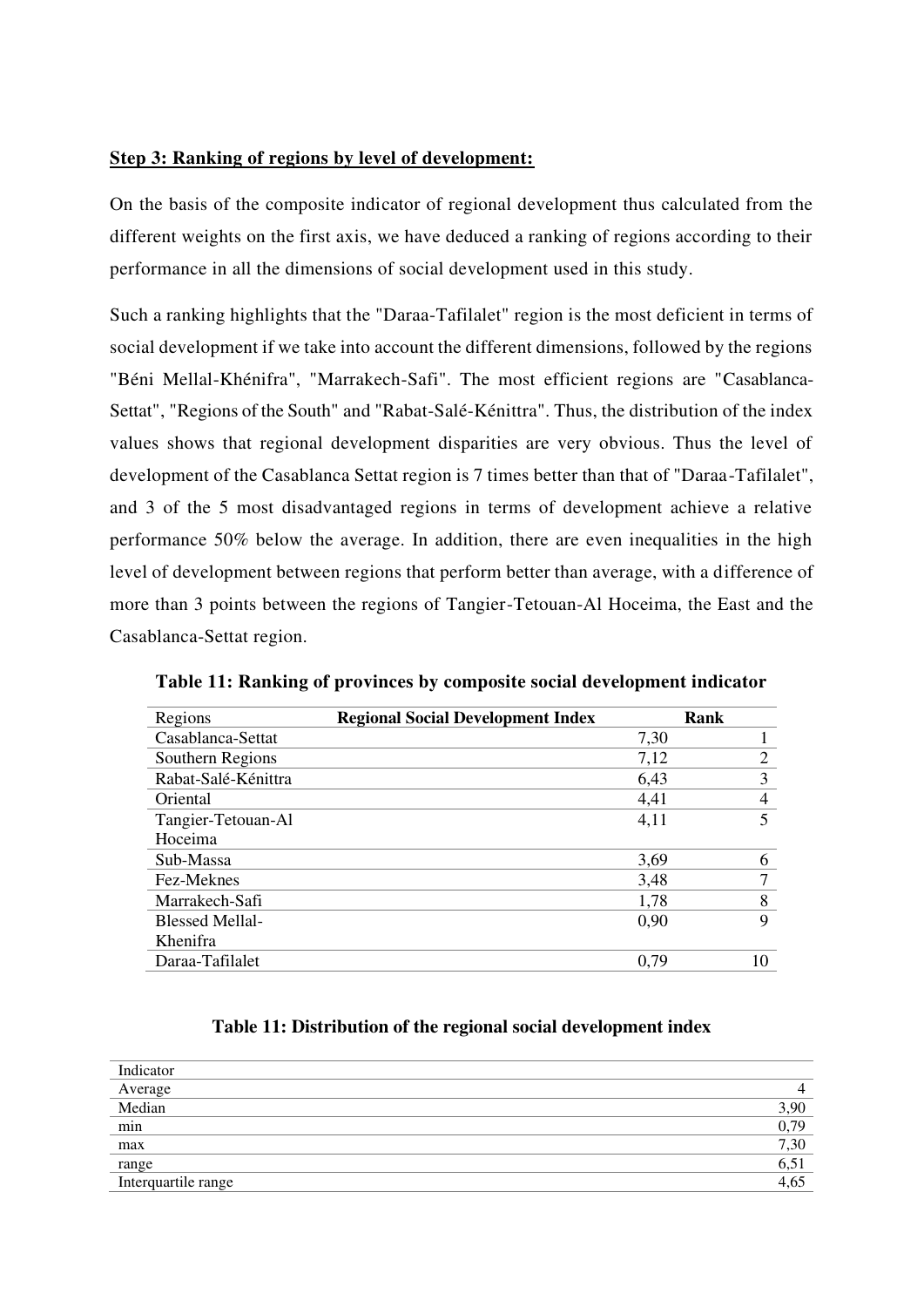

#### **Figure 1: Social development mapping 2017**

# Indice régionale de développement social

#### **Conclusion :**

The analysis of regional disparities through the distribution of the values of the elementary indicators, then the composite social development index, and the regional development mapping shows that, despite the progress made, the regions have not benefited in the same proportions, and the size of the gaps recorded between the best performing regions and the worst performing regions confirms the structural nature of these disparities. This makes it difficult to talk about a process of regional convergence of social development in the medium term, it calls into question the country's territorial policy in terms of equity and largely explains the failure of the development model often hidden by average performance. Thus, many question the effectiveness and targeting of social programmes launched over the past two decades, especially the national human development initiative. By dimension we have found that access to basic infrastructure in housing and access to health are the highest dimensions or disparities, which is very alarming because these two dimensions are always linked to the daily social stress that leads to popular demands, and threatens social cohesion. On the basis of these findings, which recommend that we improve the targeting of social policies and the